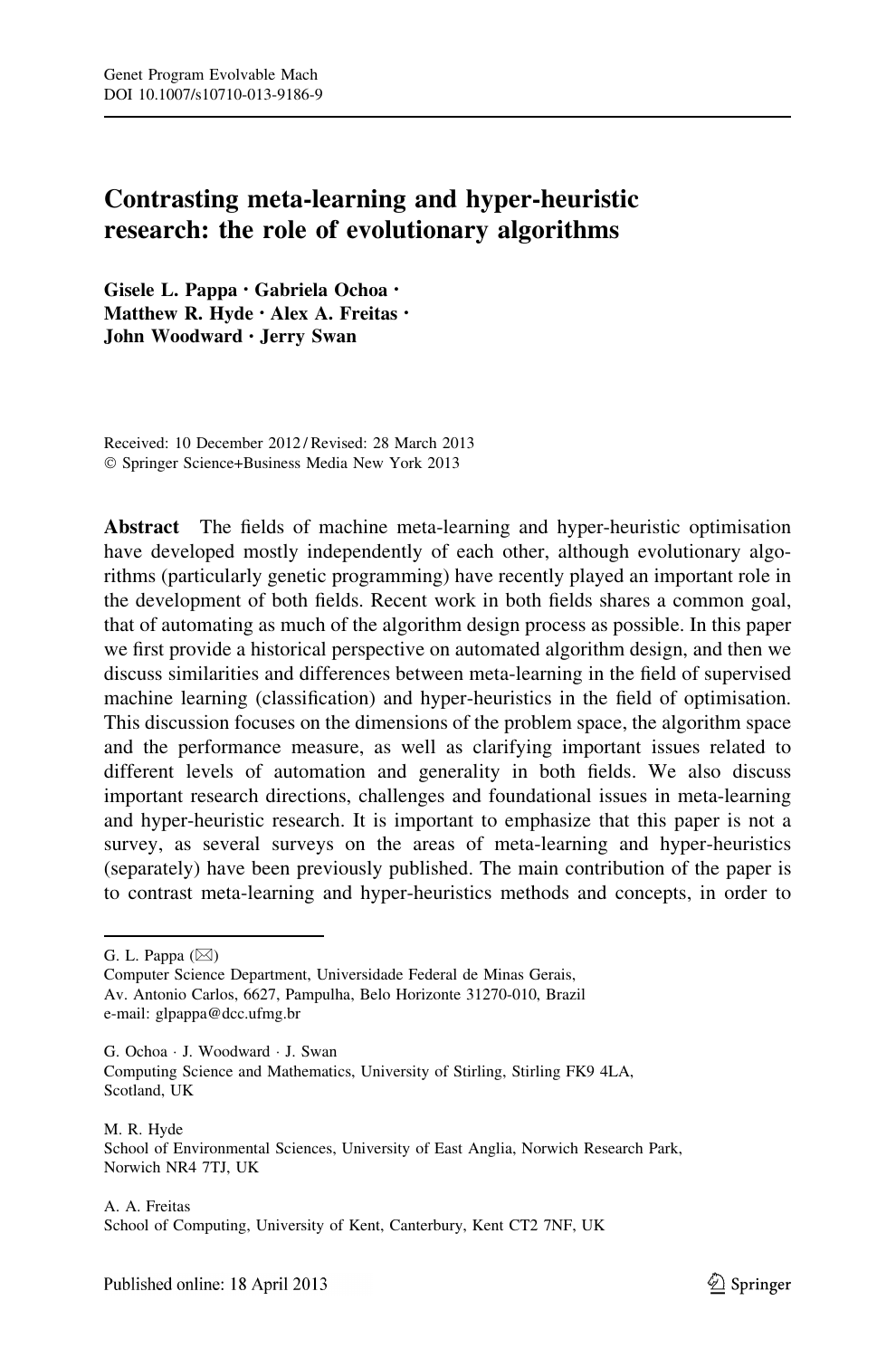promote awareness and cross-fertilisation of ideas across the (by and large, nonoverlapping) different communities of meta-learning and hyper-heuristic researchers. We hope that this cross-fertilisation of ideas can inspire interesting new research in both fields and in the new emerging research area which consists of integrating those fields.

Keywords Hyper-heuristics · Meta-learning · Genetic programming · Automated algorithm design

## 1 Introduction

Despite the success of heuristic optimisation and machine learning algorithms in solving real-world computational problems, their application to newly encountered problems, or even new instances of known problems, remains difficult; not only for practitioners or scientists and engineers in other areas, but also for experienced researchers in the field. The difficulties arise mainly from the significant range of algorithm design choices involved, and the lack of guidance as to how to proceed when choosing or combining them. This motivates the renewed and growing research interest in techniques for *automating the design of algorithms* in optimisation, machine learning and other areas of computer science, in order to remove or reduce the role of the human expert in the design process.<sup>1</sup>

Automating the design of algorithms is not a new idea, and what has changed is the *algorithmic level* at which the automation is performed. Consider the area of evolutionary computation, for example. Initially, researchers concentrated on optimizing algorithm parameters automatically, which gives rise to adaptive and self-adaptive parameter control methods [[7\]](#page-28-0). With time, the definition of parameters was broadened to include not only continuous variables, such as crossover and mutation rates, but also include 'categorical' parameters, i.e. evolutionary algorithms components, such as the selection mechanism and crossover and mutation operators [\[65](#page-30-0)]. After that, evolutionary algorithms were first used in the meta-level, i.e. to generated a complete evolutionary algorithm, as showed in the works of Oltean [[83\]](#page-31-0).

In the area of machine learning, automated algorithm design appeared as a natural extension of the first works focusing on automated algorithm selection. As discussed in [\[106](#page-32-0)], the algorithm selection problem was formally defined by John Rice in 1976 [\[94](#page-31-0)], and the big question posed was: Which algorithm is likely to perform best for my problem? The area of meta-learning [[11\]](#page-28-0) took the challenge and started to take shape in the late eighties, but was formally introduced in 1992 with the MLT project [[63\]](#page-30-0). The MLT project created a specialist system (named Consultant-2) to help in selecting or recommending the best algorithm for a given problem. This first project was followed by two others, namely Statlog [[73\]](#page-30-0) and

<sup>&</sup>lt;sup>1</sup> Note that when we talk about algorithms, we mean any sequence of steps that is followed to solve a particular problem, regardless of whether these steps describe a heuristic, a neural network or a genetic algorithm.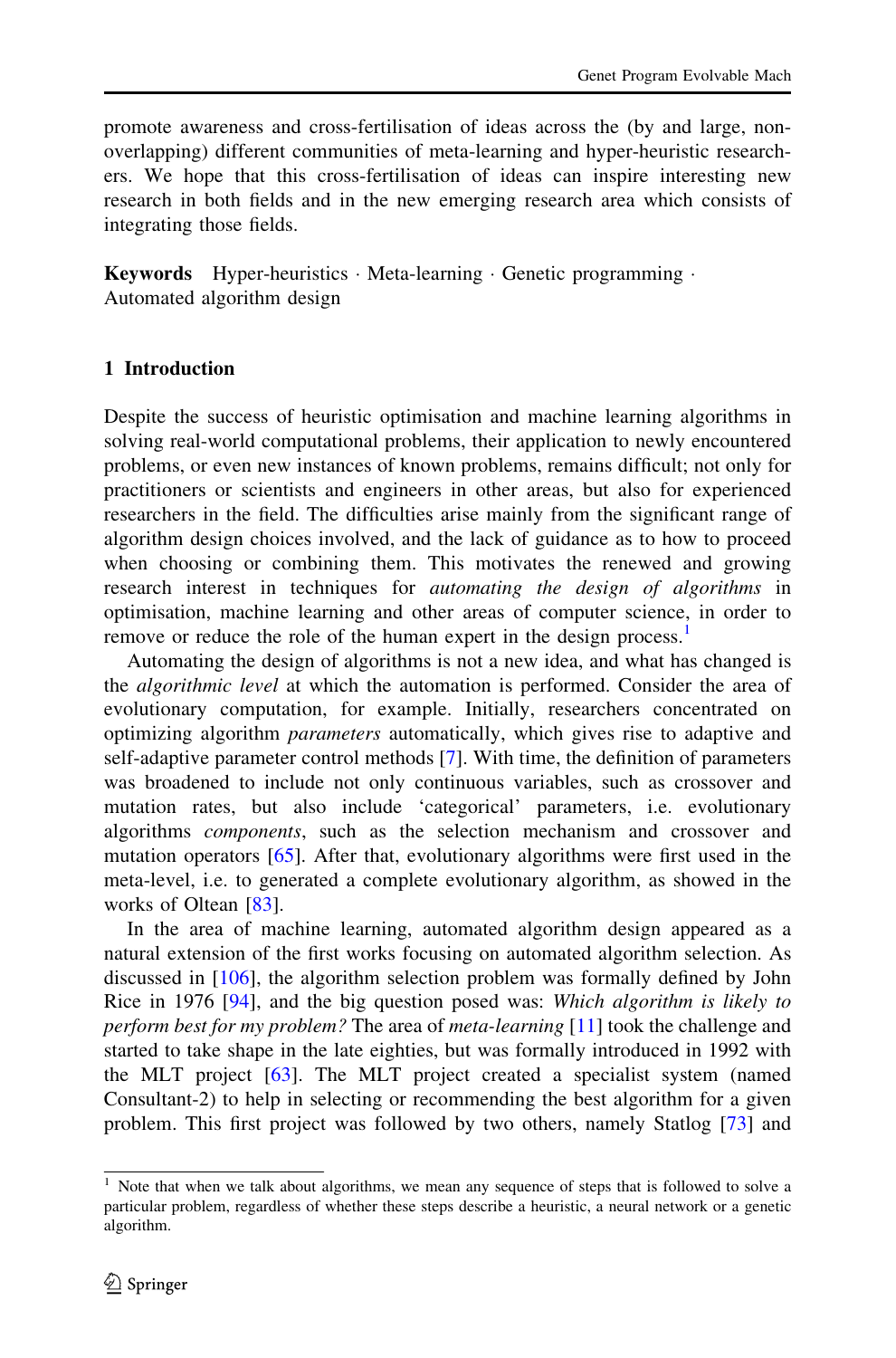METAL [[12\]](#page-28-0). In all three projects, the main difference between meta-learning and the traditional base-learning approach was in their level of adaptation. While learning at the base level focused on accumulating experience on a specific learning task, learning at the meta level accumulated experience in the performance of multiple applications of a learning system [[11\]](#page-28-0). Later, meta-learning developed other research branches, such as model combination and, more recently, automated algorithm generation [[87\]](#page-31-0).

Within combinatorial optimisation, the term hyper-heuristics was first used in 2000 [\[30](#page-29-0)] to describe heuristics to choose heuristics. In this case, a hyper-heuristic was defined as a high-level approach that, given a particular problem instance and a number of atomic heuristics, selects and applies an appropriate heuristic at each decision point [[14,](#page-28-0) [96](#page-31-0)]. This definition of hyper-heuristics was also expanded later to refer to an automated methodology for *selecting or generating* heuristics to solve hard computational search problems [[16\]](#page-28-0).

Note that the original definitions of both meta-learning and hyper-heuristics were expanded to move from heuristic/algorithm selection to heuristic/algorithm generation. In both areas, the turning point from selecting to generating heuristics/algorithms had the same cause: the expressive power of genetic programming as a tool for algorithm design (see  $[15, 87]$  $[15, 87]$  $[15, 87]$  $[15, 87]$  $[15, 87]$  for an overview). In this new context, hyper-heuristics aimed to generate new heuristics from a set of known heuristic components given to a framework. Similarly, in meta-learning, the idea was to generate new learning algorithms by combining algorithm primitives (such as loops and conditionals) with components of well-established learning methods to generate new learning algorithms. In both cases, the distinguishing feature of search methods in the meta/hyper level is that they operate on a search space of algorithm components rather than on a search space of solutions of the underlying problem. Therefore, they search for a good *method* to solve the problem rather than for a good solution [\[27](#page-28-0)].

One issue when migrating from heuristic/algorithm selection to generation was the need for generalization. In typical applications of heuristic optimisation methods, the quality of a candidate solution returned by the fitness function is evaluated with respect to a single instance of the target problem. In such applications, the generality of the method applied does not matter (for a further discussion of this point, the reader is referred to  $[87]$  $[87]$  pp. 97–100)). By contrast, in machine learning tasks such as classification, the algorithm learns a classification model from the training set, which is later applied to classify instances in the test set. The goal of a classification algorithm is to discover a classification model with high generalisation ability, i.e. a model that has a high predictive accuracy on the test set, containing data instances not observed during the training of the algorithm. Hence, the work previously done in this area can be of great help for the hyperheuristic community.

Given the historical resemblance between the evolution of automated design in both the learning and optimisation communities, the main objective of this paper is to bring together the supervised machine learning (classification) and heuristic optimisation communities to contrast their work, which both seek to: (i) automate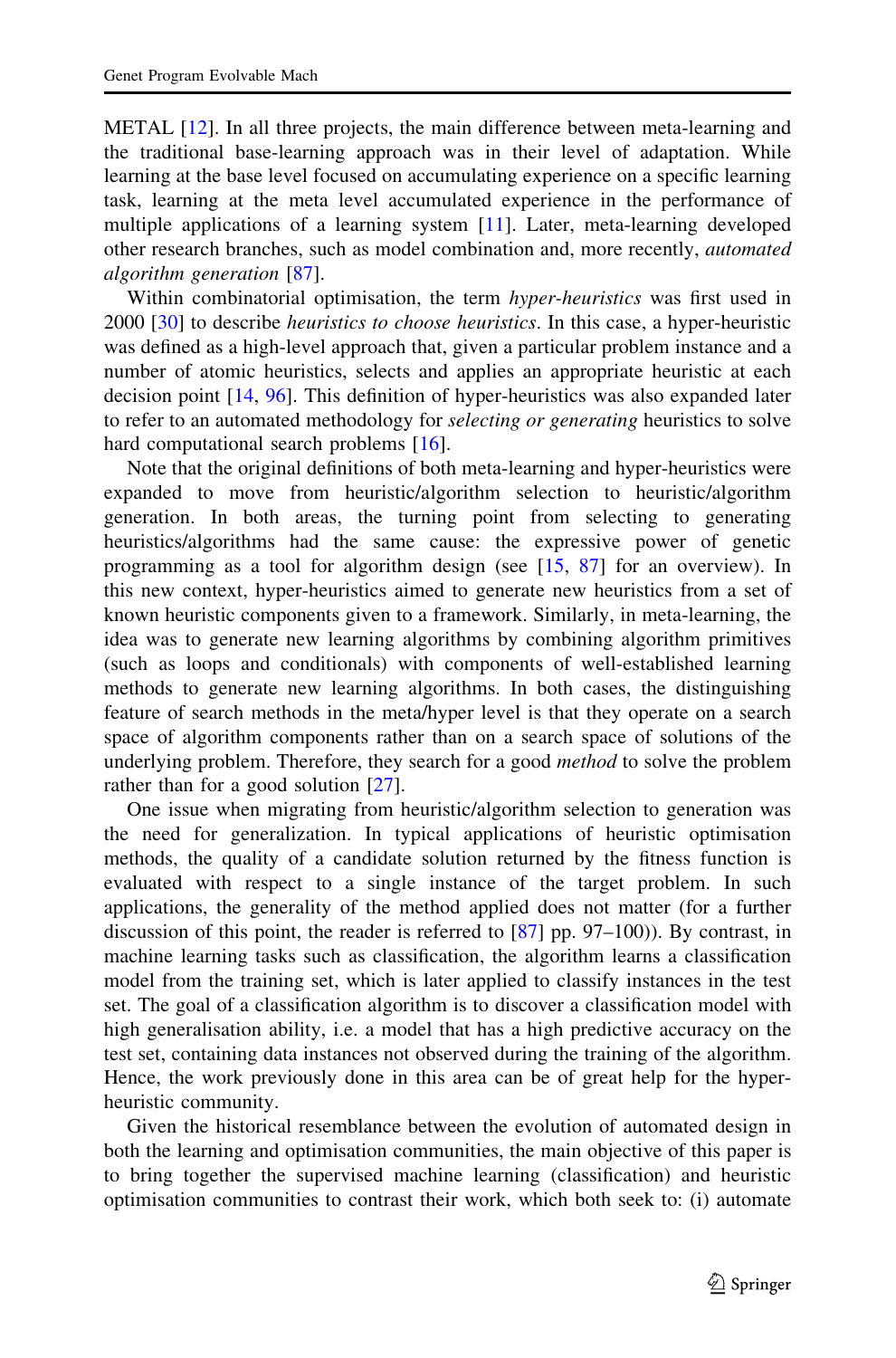the process of designing or selecting computational problem solving methodologies; and (ii) raise the level of generality of these methodologies.

It is important to emphasize that this paper does not intend to be a survey, as several surveys in the areas of meta-learning and hyper-heuristics (separately) have being previously published [[16,](#page-28-0) [85,](#page-31-0) [115](#page-32-0)]. The main contribution of the paper is rather to contrast meta-learning and hyper-heuristics methods and concepts, in order to promote awareness and cross-fertilisation of ideas across the (by and large, non-overlapping) different research communities of meta-learning and hyper-heuristics. We hope that this cross-fertilisation can inspire interesting new research in both fields and in the new emerging research area which consists of integrating those fields.

The remainder of this paper is organized as follows. Section 2 brings a historical perspective of the idea of automatic algorithm design. Section [3](#page-5-0) introduces the areas of meta-learning and hyper-heuristics, and contrasts them according to three points: (i) the problem space; (ii) the algorithm space, and (iii) the performance measure. Section [4](#page-14-0) presents various examples of automatic algorithm design in different levels of generalization, emphasizing the differences between algorithm selection and generation. Finally, Sect. [5](#page-23-0) discusses the differences between current machine learning and optimisation approaches for automatic algorithm design, and presents directions for future research mainly in foundation studies, generalization of the algorithms generated and the evaluation process.

#### 2 A historical perspective on automated algorithm design

As previously discussed, the idea of automatic algorithm design is not new: it has been investigated by different areas for the past 50 years, from different perspectives. The desire to automatically create computer programs for machine learning tasks, for example, dates back to the pioneering work of Samuel in the 1950s, when the term machine learning was first coined meaning ''computers programming themselves'' [[75\]](#page-30-0). Given its original difficulty, this definition was revised with time, being redefined as the system's capability of learning from experience. Later, based on this same idea, the area of meta-learning was the first to deal with selecting/building algorithms tailored to the problem at hand, as detailed in Sect. [3.1.](#page-5-0)

In evolutionary computation, this problem was studied in different algorithms and at various abstraction levels. For instance, the popularity of genetic programming in the early 1990s for the automatic evolution of computer programs [\[64](#page-30-0)] was the first step towards current efforts to evolve programs using knowledge from the user (such as those based on grammars [[86\]](#page-31-0)) or evolving code in a particular language, such as C or Java  $[53, 77, 84]$  $[53, 77, 84]$  $[53, 77, 84]$  $[53, 77, 84]$  $[53, 77, 84]$ . In parallel, the first studies on adaptive and self-adaptive evolutionary algorithms appeared, in which the algorithms were dynamically adapted to the problem being solved.

Initially, Angeline [[6\]](#page-28-0) grouped the latter methods according to the level of adaptation they employed. Three different levels were defined: population-level (global parameters), individual-level (parameters to particular individuals) and component-level (different components of a single individual). Different strategies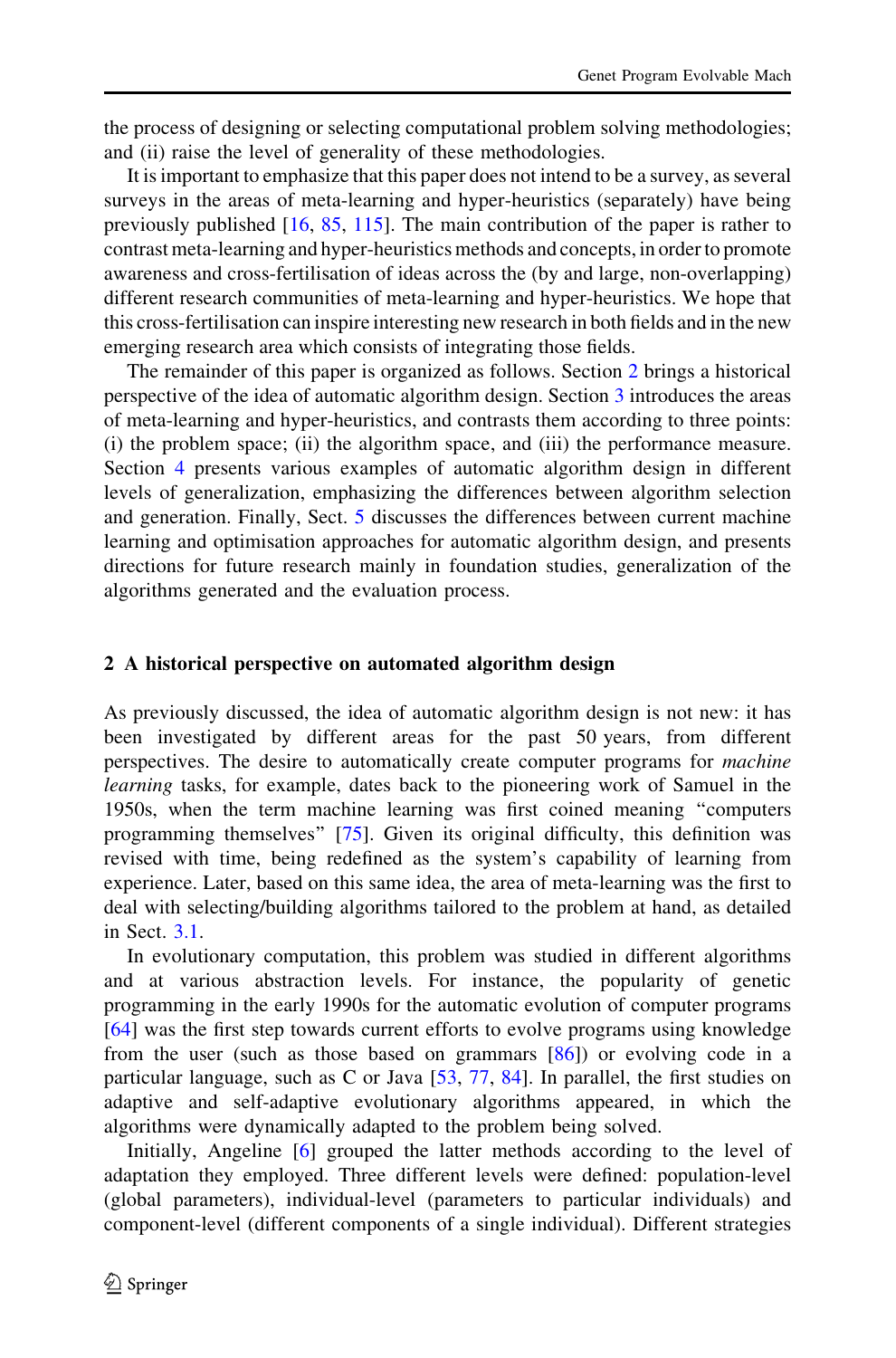were proposed according to the desired adaptation level, and the same is true for automatic algorithm design. Later, Back [\[7](#page-28-0)] summarized the strategies of parameter control in three groups: (i) dynamic, where the parameters were modified according to a deterministic strategy defined by the user; (ii) adaptive, where a feedback mechanism monitors evolution and changes parameters according to their impact on the fitness function; and (iii) self-adaptive, where the parameter values are inserted into the individual representation or in a new cooperative population, and suffer the same types of variations as the solutions themselves.

Summarizing the previous works in this area, Eiben et al. [\[40](#page-29-0)] proposed a taxonomy for parameter setting methods, which were divided into two main types: parameter tuning and parameter control. The main difference between the two is that parameters are tuned before the evolution starts, and controlled during evolution. While Eiben et al. focused on reviewing parameter control, Kramer [[65](#page-30-0)] extended the taxonomy to include different types of parameter tuning, including metaevolution. Meta-evolutionary algorithms (such as meta-genetic algorithms and metagenetic programming) use evolutionary algorithms in a nested fashion, which occurs on two levels. The outer level evolutionary algorithm is used to tune the parameters of the inner level evolutionary algorithm (i.e. the one solving the problem).

The initial works in meta-evolutionary algorithms also focused on optimizing continuous parameters, although in 1986 Grefenstette took six parameters into account, including population size, crossover and mutation rates and the type of selection to be followed by the algorithm (which was a discrete parameter) [[58\]](#page-30-0). However, works in this area were criticized for bringing a problem similar to the one being solved: optimising the parameters of the outer loop evolutionary algorithms, which made the problems of parameter optimisation recursive. Other works chose to use two co-evolving populations to solve this same type of problem, where the main population used crossover and mutation operators evolved by the second population during evolution [[38\]](#page-29-0). Methods based on meta-approaches also evolved with time, and the parameters were replaced by high levels of components that, in the ultimate case, can generate complete evolutionary algorithms  $[83]$  $[83]$ . In  $[83]$ , the authors proposed to evolve an evolutionary algorithm for families of problems using a steady-state linear genetic programming (LGP), as detailed in Sect. [4.4.1.](#page-20-0) Another type of system worthy of note is the autoconstructive evolution system proposed by [\[107](#page-32-0)], named Pushpop, where the methods for reproduction and diversification are encoded in the individual programs themselves, and are subject to variation and evolution.

In the area of artificial life, in contrast with the efforts for automatic program generation, computer simulations such as Tierra and Avida appeared in the early 90s to create digital creatures or organisms. In Tierra, computer programs (digital organisms) competed for CPU time and memory, and could self-replicate, mutate and recombine. The main purpose of the system was to understand the process of evolution, rather than solve computational problems. Avida, in turn, was an extension of Tierra that guided evolution to solve simple problems [[82\]](#page-31-0). Avida has been largely used to simulate biological and chemical systems [[1\]](#page-27-0), but was also extended to other interesting problems that need robust and adaptive solutions. Georgiou and Teahan [[56\]](#page-30-0), for example, developed Avida-MDE, which generates behavior models for software (represented by a set of finite state machines) that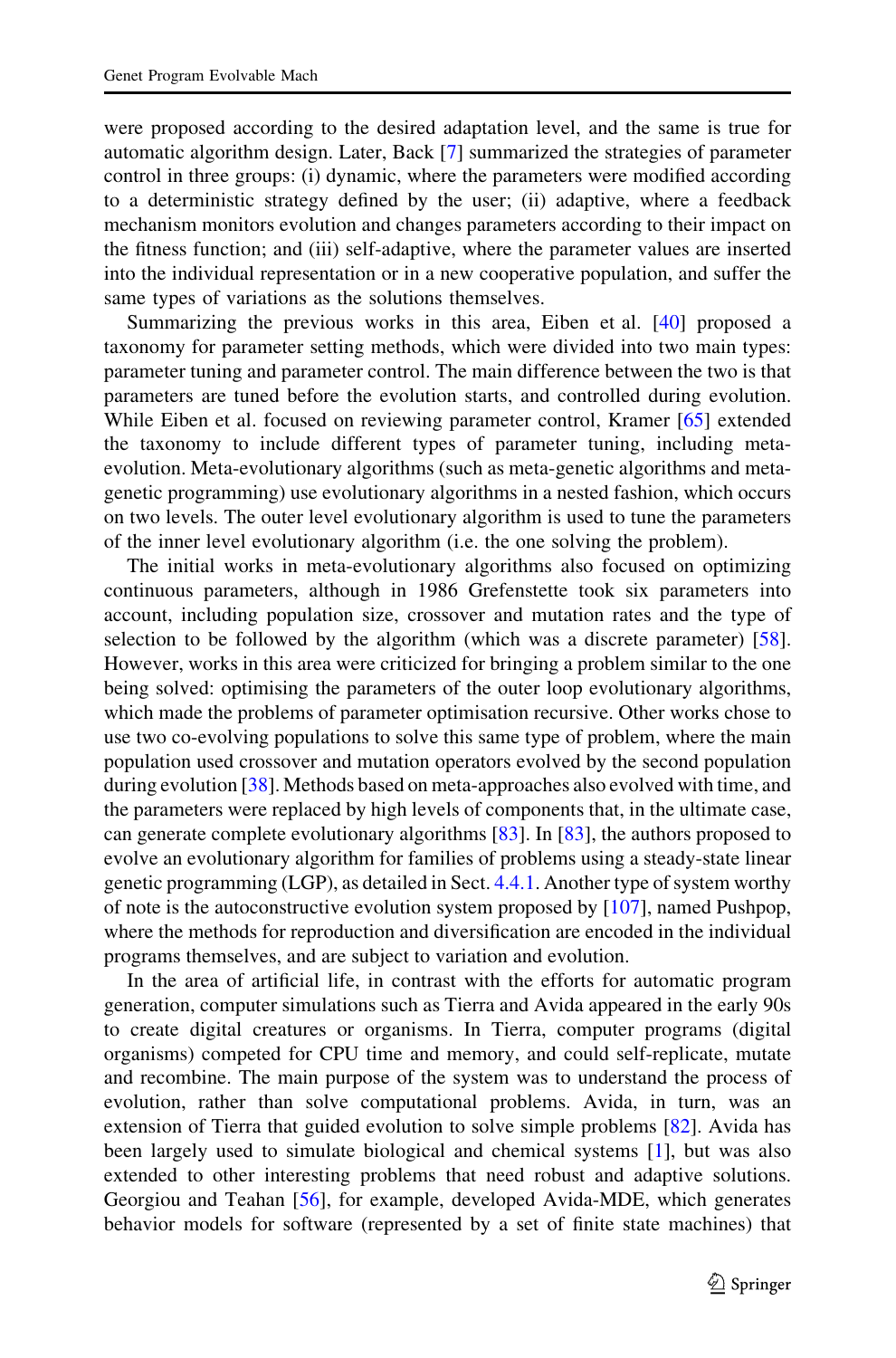<span id="page-5-0"></span>capture autonomic system behavior that is potentially resilient to a variety of environmental conditions.

## 3 Contrasting meta-learning and hyper-heuristic optimisation methods

One of the objectives of this paper is to contrast automated methods for selecting/ generating new heuristics/algorithms for a given problem. This section starts by summarizing how the meta-learning and hyper-heuristics fields developed to automatically select or build algorithms/heuristics, and then contrasts the two approaches.

## 3.1 Meta-learning

Meta-learners were first developed to help users choose which algorithm to apply to new application domains. The area does that by benefitting from previous runs of each algorithm on different datasets. Hence, while a traditional (or base) learner accumulates experience over a specific problem, meta-learners accumulate experience from the performance of the learner in different applications [[11\]](#page-28-0).

The most common types of meta-learning are algorithm selection/recommendation and model combination. Algorithm selection/recommendation is based on the use of meta-features, which can be expressed using: (i) dataset statistics, such as number of features, class entropy, attributes and classes correlations, etc; (ii) properties of an induced hypothesis (e.g. for a rule induction model, features such as the number of rules, number of conditions per rule using numerical and categorial attributes, etc); and (iii) performance information of learning systems with different learning biases and processes. Hence, algorithm selection/recommendation helps the user to choose the learner by generating a ranking of algorithms or indicating a single algorithm according to their predictive performance. The ranking/selection is created using the meta-data aforementioned, which combines dataset characteristics with algorithms performance.

Model combination, in turn, combines the results of different inductive models, based on the idea that sets of learners may present better generalization than the learners by themselves. The models are generated based on two main approaches. In the first case, different dataset samples are used to train the same learner. In the second case, different learners are used to learn from the same dataset. In both approaches, the final results are given by the combination of the outputs of the single learners. Two well-known algorithms that follow the first approach are bagging and boosting.

Bagging extracts  $n$  samples from the dataset with replacement, and learns a model from each of them [\[13](#page-28-0)]. Given a new instance to be classified, the method performs a majority voting, assigning the class given by the majority of the n learners to the example. Boosting also works with a single learner, but is based on the assumption that combining weak learners (i.e. those with predictive performance just above random) is easier than finding a single learner with high predictive accuracy [[102\]](#page-31-0). Based on this idea, boosting runs a learner repeatedly over different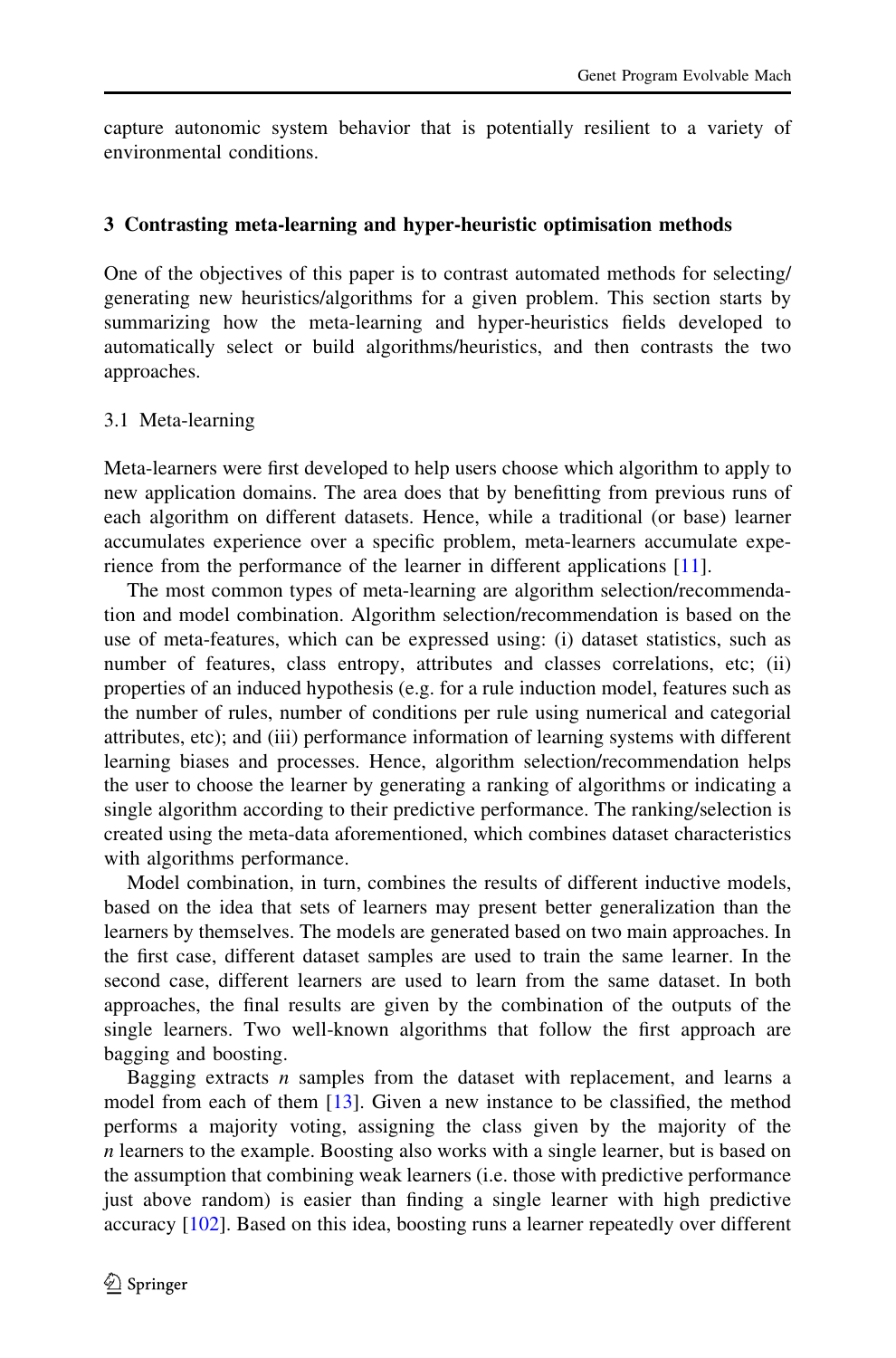<span id="page-6-0"></span>data distributions, and combines their final results. However, boosting algorithms change the data distribution according to the errors made by the first learners. Initially, each example is assigned a constant weight  $w$ . On each iteration, the weights of misclassified instances are increased, so that the next model built gives more importance to them.

Stacking [[117\]](#page-32-0) is an example of an algorithm that works with different learners instead of different data samples. It runs a set of base-learners on the dataset being considered, and generates a new dataset M replacing (or appending) the instance features with the learner results. A meta-learner is then used to associate predictions of the base-learners with the real class of the examples. When new examples arrive, they are first run in the set of base-learners, and the results given to the meta-learner. Examples of other algorithms combining different datasets and multiple baselearners are cascading and delegating.

In addition to the two approaches of meta-learning just described, a third type, called algorithm generation, is discussed in this paper. Instead of selecting the best learner, this approach builds a learner based on its low-level components, such as search mechanism, evaluation function, pruning method, etc. In this case, the method working at the meta-level is usually an evolutionary algorithm. In particular, genetic programming, which is intrinsically a machine learning approach [[8\]](#page-28-0), is the most explored method.

The first approaches based on algorithm generation focused on evolving neural networks [\[119](#page-32-0)]. There are still many efforts in this direction, as described in Sect. [4.3](#page-18-0). In the case of evolutionary artificial neural networks, researchers have gone one step further, and are using evolutionary algorithms to create ensembles of these networks [\[28](#page-28-0)], which is categorized as a combination method in meta-learning. After neural networks, approaches for building rule induction algorithms [\[87](#page-31-0)] and decision trees [\[9](#page-28-0)] were also proposed. These approaches resemble work in metaevolutionary algorithms, and in this case the outer loop algorithm is an evolutionary approach and the inner loop is essentially a learning algorithm, which can be, again, an evolutionary one.

To summarize this section, Fig. 1 presents a classification of the most common approaches for meta-learning. This paper covers the approaches for selection and



Fig. 1 Classification of meta-learning methods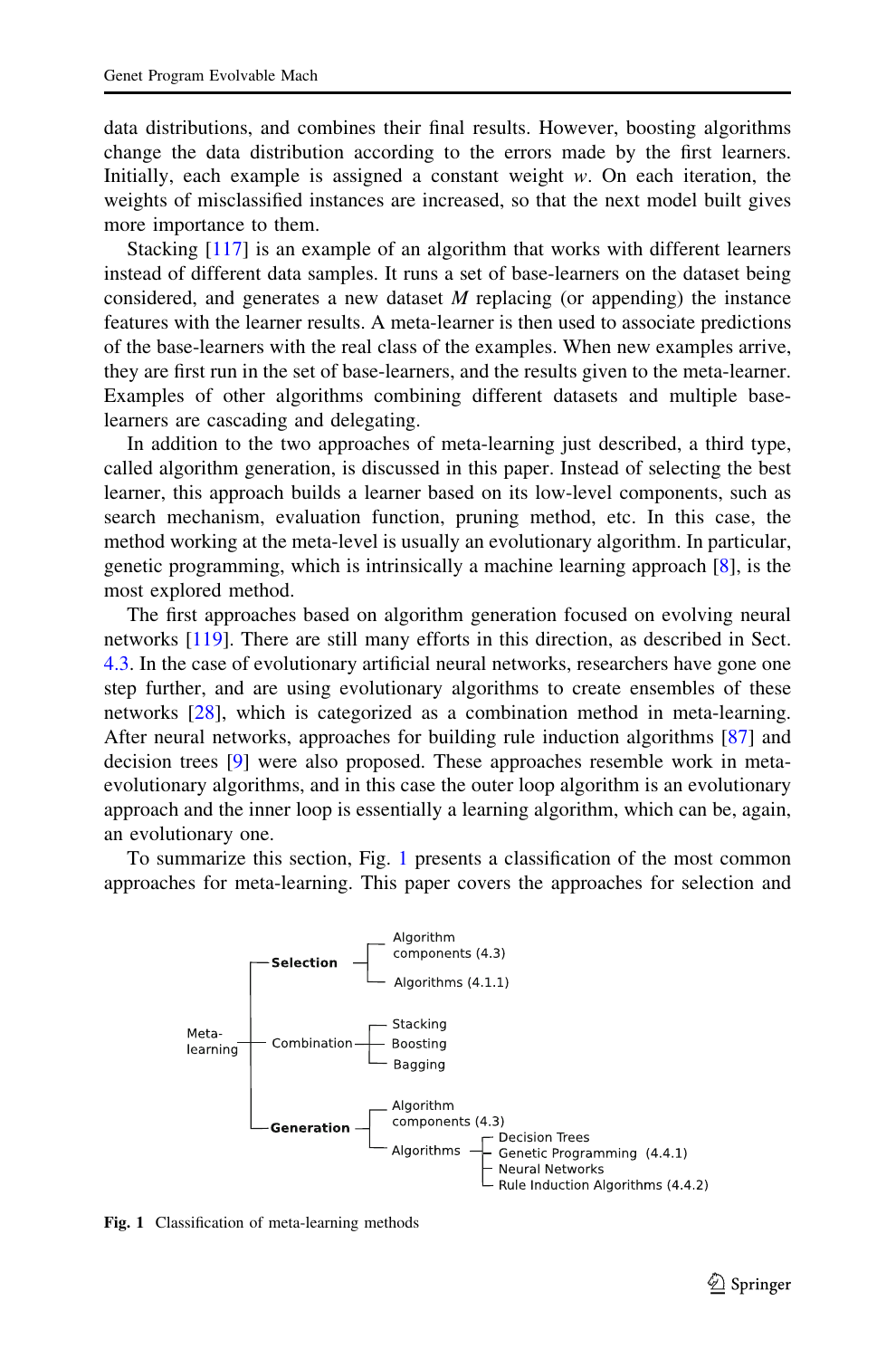<span id="page-7-0"></span>generation of heuristics, although their combination is out of the scope of the paper. For more details on this, the reader is referred to [\[95](#page-31-0)]. The numbers adjacent to some categories indicate the section of this paper in which an example of that approach can be found. Note that in both selection and generation methods, one can work at the level of algorithmic components or algorithms. Although the idea of meta-learning refers to the choice of algorithms (see Sect.  $4.1$ ), methods for component selection have also been proposed (see Sect. [4.3](#page-18-0) for an example of decision-tree split functions). Additionally, the generation of algorithms and algorithm components is a more recent development, as shown in the examples in Sect. [4.4.](#page-19-0)

#### 3.2 Hyper-heuristics

The term hyper-heuristic is relatively new—it first appeared in a peer-reviewed conference paper in 2000 [[30\]](#page-29-0), to describe heuristics to choose heuristics in the context of combinatorial optimisation, and the first journal paper to use the term in this sense was [[22\]](#page-28-0). However, the idea of automating the design of heuristic methods is not new; it can be traced back to the 1960s, and can be found across Operational Research, Computer Science and Artificial Intelligence. Fisher and Thompson [[45\]](#page-29-0), showed that combining scheduling rules (also known as priority or dispatching rules) in production scheduling was superior to using any of these rules separately. This pioneering work should be credited with laying the foundations of the current body of research into hyper-heuristic methods. Another body of work that inspired the concept of hyper-heuristics came from the Artificial Intelligence community. In particular, from work on automated planning systems and the problem of learning control knowledge [[57\]](#page-30-0). The early approaches to automatically set the parameters of evolutionary algorithms can also be considered as antecedents of hyper-heuristics. The notion of 'self-adaptation', first introduced within evolution strategies for varying the mutation parameters [\[93](#page-31-0), [103](#page-32-0)], is an example of an algorithm that is able to tune itself to a given problem whilst solving it. Another idea is to use two evolutionary algorithms: one for problem solving and another one (a so-called metaevolutionary algorithm) to tune the first one [\[59](#page-30-0)]. Finally, a pioneering approach to the automated generation of heuristics can be found in the domain of constraint satisfaction [[74\]](#page-30-0); where a system for generating reusable heuristics is presented.

Hyper-heuristics are related to metaheuristics  $[55, 110]$  $[55, 110]$  $[55, 110]$  $[55, 110]$  but there is a key distinction between them. Hyper-heuristics are search methods that operate on a search space of heuristics (or algorithms or their components), whereas most implementations of metaheuristics search on a space of solutions to a given problem. However, metaheuristics are often used as the search methodology in a hyper-heuristic approach (i.e. a metaheuristics is used to search a space of heuristics). Other approaches, not considered as metaheuristics, can and have been used as the high-level strategy in hyper-heuristics such as reinforcement learning [\[31](#page-29-0), [37](#page-29-0), [81](#page-31-0), [88](#page-31-0)], case-based reasoning [[24\]](#page-28-0) and learning classifier systems [[98](#page-31-0), [112\]](#page-32-0).

In a recent book chapter  $[16]$  $[16]$ , the authors extended the definition of hyperheuristics and provided a unified classification which captures the work that is being undertaken in this field. A hyper-heuristic is defined as a search method or learning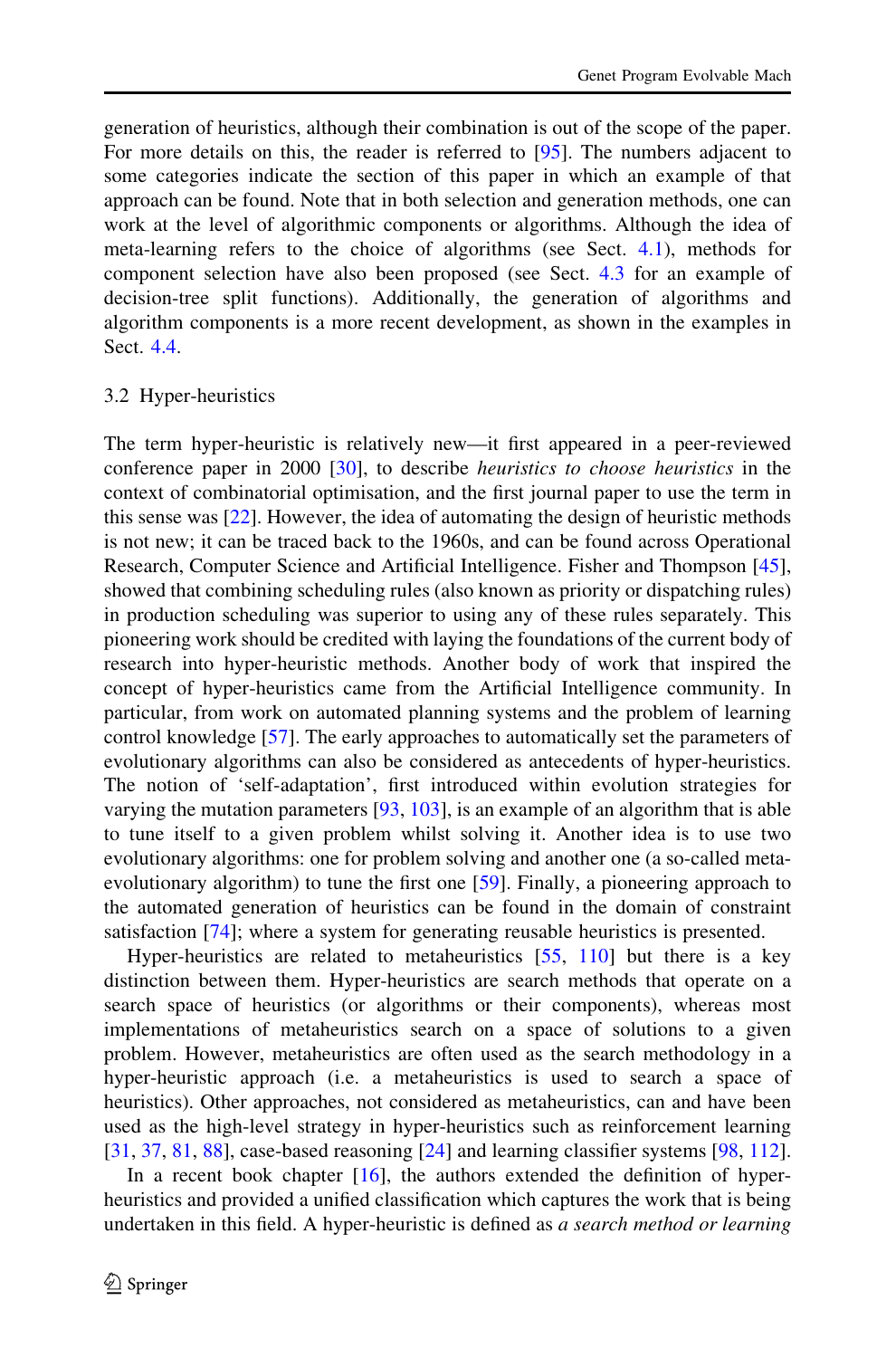<span id="page-8-0"></span>mechanism for selecting or generating heuristics to solve computational search problems. The classification of approaches considers two dimensions: (i) the nature of the heuristics' search space, and (ii) the different sources of feedback information from the search space. According to the nature of the search space, we have;

- Heuristic selection: methodologies for choosing or selecting existing heuristics
- Heuristic generation: methodologies for generating new heuristics from the components of existing heuristics.

A second level in this first dimension (the nature of the search space) corresponds to the distinction between constructive and perturbative (or improvement) heuristic search paradigms. Constructive hyper-heuristic approaches build a solution incrementally: starting with an empty solution, the goal is to intelligently select and use constructive heuristics to gradually build a complete solution. In selection hyper-heuristics, the framework is provided with a set of pre-existing (generally problem-specific) constructive heuristics, and the challenge is to select the heuristic that is somehow the most suitable for the current problem state. This type of approach has been successfully applied to hard combinatorial optimisation problems such as cutting and packing [[98,](#page-31-0) [112](#page-32-0)], educational timetabling [[23,](#page-28-0) [24](#page-28-0), [97](#page-31-0)] and production scheduling  $[25, 43]$  $[25, 43]$  $[25, 43]$ . In the case of generation hyper-heuristics, the idea is to combine sub-components of previously existing constructive heuristics to produce new constructive heuristic. Examples can be found in bin packing [[19,](#page-28-0) [20\]](#page-28-0) and production scheduling [\[35](#page-29-0), [111](#page-32-0)]. This classification is illustrated in Fig. 2.

In contrast, improvement hyper-heuristic methods start with a complete solution, generated either randomly or using simple constructive heuristics, and thereafter try to iteratively improve the current solution. In selection hyper-heuristics, the framework is provided with a set of neighborhood structures and/or simple local searchers, and the goal is to iteratively select and apply them to improve the current complete solution. This type of approach has been applied to problems such as personnel scheduling [\[22](#page-28-0), [31](#page-29-0)], timetabling [[22\]](#page-28-0), packing [\[37](#page-29-0)] and vehicle routing [\[51](#page-29-0), [88](#page-31-0)]. Improvement heuristics can also be automatically generated. Examples can be found for both producing a complete improvement search method or some of its algorithmic components; in domains such as boolean satisfiability, [\[49](#page-29-0)], bin packing [\[18](#page-28-0)], and traveling salesman problem [\[83](#page-31-0)].

The second dimension in the classification considers the source of the feedback during learning: we can distinguish between *online* and *offline* learning. In online learning hyper-heuristics, the learning takes place while the algorithm is solving an instance of a problem. Therefore, task-dependent properties can be used by the



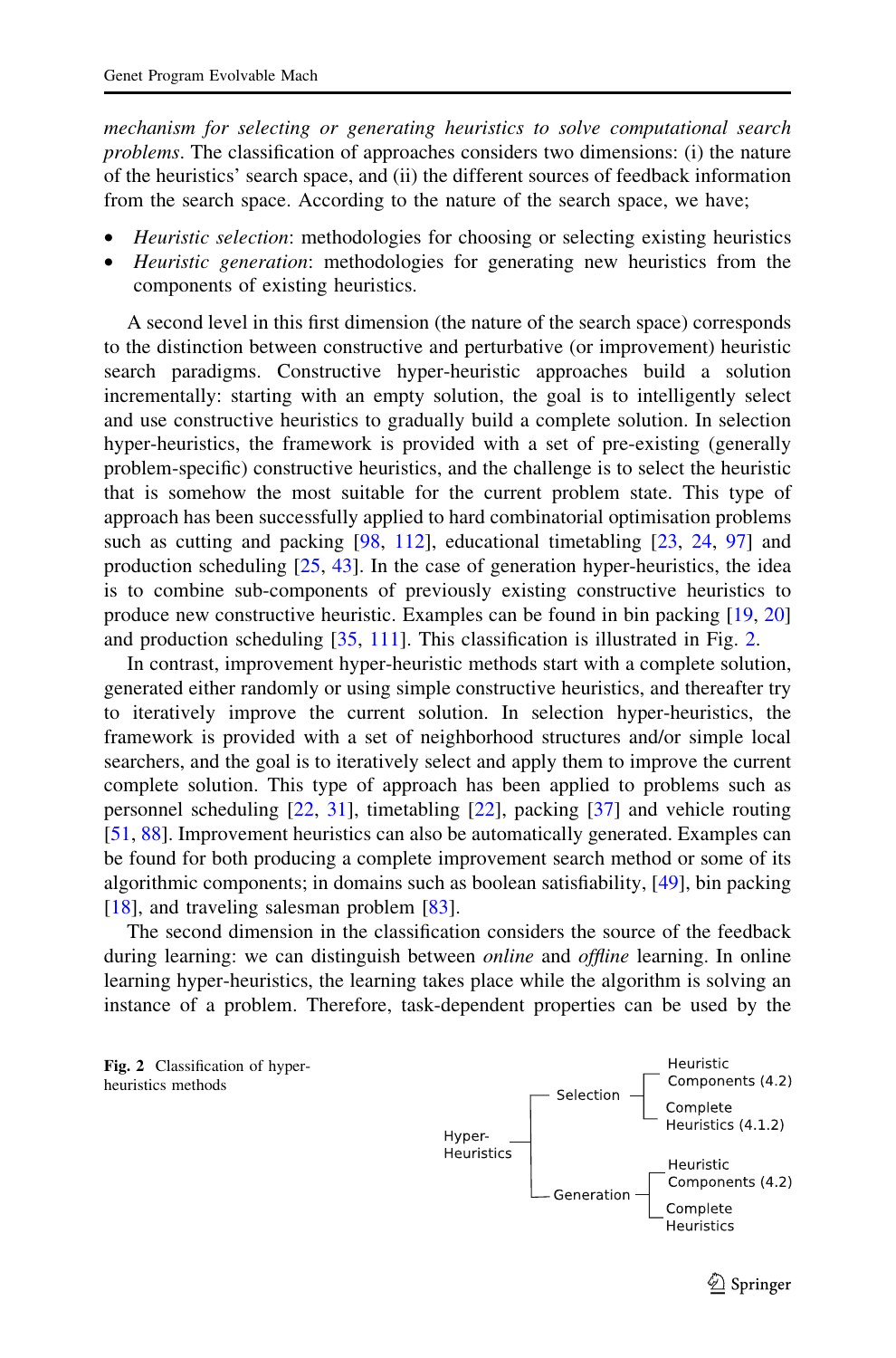<span id="page-9-0"></span>high-level strategy to determine the appropriate low-level heuristic to apply. Examples of online learning approaches within hyper-heuristics are: the use of reinforcement learning for heuristic selection  $[31, 37, 81, 88]$  $[31, 37, 81, 88]$  $[31, 37, 81, 88]$  $[31, 37, 81, 88]$  $[31, 37, 81, 88]$  $[31, 37, 81, 88]$  $[31, 37, 81, 88]$  $[31, 37, 81, 88]$  $[31, 37, 81, 88]$  and generally, the use of metaheuristics as high-level search strategies across a search space of heuristics [\[22](#page-28-0), [23,](#page-28-0) [25](#page-28-0), [43,](#page-29-0) [97](#page-31-0)]. In offline learning hyper-heuristics, the idea is to gather knowledge in the form of rules or programs, from a set of training instances, that will hopefully generalize to the process of solving unseen instances. Examples of offline learning approaches within hyper-heuristics are: learning classifier systems [\[98](#page-31-0)], case-based reasoning [[24\]](#page-28-0) and genetic programming [[18–20,](#page-28-0) [35](#page-29-0), [49](#page-29-0), [111\]](#page-32-0).

These categories reflect current research trends. However, there are methodologies that can cut across categories. For example, we can see hybrid methodologies that combine constructive with perturbation heuristics [\[51](#page-29-0)], or heuristic selection with heuristic generation  $[42, 60, 66, 71]$  $[42, 60, 66, 71]$  $[42, 60, 66, 71]$  $[42, 60, 66, 71]$  $[42, 60, 66, 71]$  $[42, 60, 66, 71]$  $[42, 60, 66, 71]$  $[42, 60, 66, 71]$  $[42, 60, 66, 71]$ .

## 3.3 A framework to contrast meta-learning and hyper-heuristics

A first attempt to contrast meta-learning and hyper-heuristics was done by [[32\]](#page-29-0), which focused on the main applications of algorithm selection for real-world problems. The idea of this paper, however, is to review methods for selection and generation of algorithms in both areas and contrast them. In order to make this comparison easier, we will borrow Rice's framework for algorithm selection and (without loss of generality) extend it to a framework that encompasses algorithm generation. According to Rice [\[94](#page-31-0)], there are three important dimensions to be taken into account when tackling algorithm selection problems: (i) the problem space; (ii) the algorithm space, and (iii) the performance measure. These three dimensions are essential for both hyper-heuristics and meta-learning.

The *problem space* defines the set of all possible instances of the problem. In both hyper-heuristics and meta-learning, the problem space can be seen from three different perspectives. In the first case, one might want to create a general heuristic/algorithm, which has a robust, good performance across a very wide range of instances of the target problem. In the second case, one can generate heuristics/algorithms for datasets/ problem instances with similar characteristics (or families of problems). In the third case, the heuristic/algorithm can be developed to solve a specific instance of a problem, without the need to generalize to different problem instances.

The *algorithm space* can be explored at different levels, considering either all available algorithms/heuristics to solve the problem or components of the former at different abstraction levels. The variety of each of these algorithms/components is defined by the user, and ultimately determines the size of the search space. Finally, the performance measure defines which criteria will be used to evaluate an algorithm in a specific problem. Different algorithms might be appropriate to different problems according to this measure.

## 3.3.1 Problem space

This section discusses the three aforementioned levels at which heuristics or algorithms can be generated: creating a general heuristic/algorithm, generating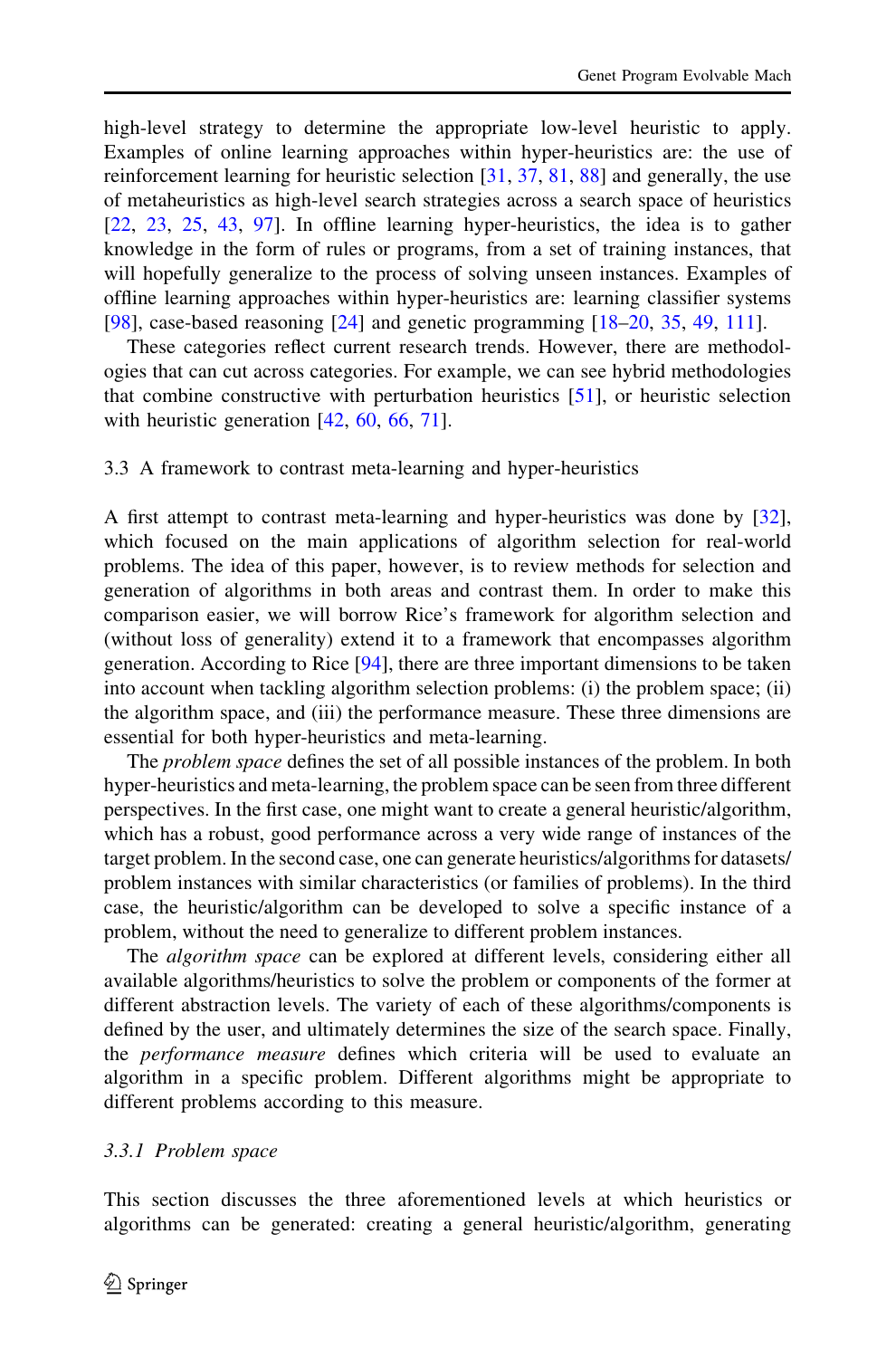heuristics/algorithms for datasets/problem instances with similar characteristics, and solving a specific instance of a problem.

Research in meta-learning has already shown that one can customize rule induction algorithms using both selection and generation approaches for a *single* dataset [\[86](#page-31-0)], and obtaining success in this case is more likely than when competing with more general algorithms, fine-tuned to generalize well in the great majority of problems. In the optimisation field, genetic programming hyper-heuristics have also been shown to operate on *single problem domains*. Examples of single domains where generative hyper-heuristics have been applied are 2D bin packing [[19\]](#page-28-0), and job shop scheduling [\[52](#page-29-0)]. Note that here we refer to the term hyper-heuristics in the context of heuristic generation rather than heuristic selection. Heuristic selection has been shown to be able to operate over multiple problem domains, but the domains must have pre-existing human-generated heuristics. Therefore, the operation of the selection hyper-heuristic over multiple problem domains is not completely automated.

Regarding the second case (building algorithms/heuristics for problem instances with similar characteristics), it is demonstrably possible in the field of optimisation to automatically design heuristics for certain families of problem instances having shared characteristics. In particular, [\[17](#page-28-0)] study the trade-off between generalization and performance which is associated with evolving generic heuristics (which work reasonably well across a very broad class of problem instances) or evolving specialised heuristics (which work very well in a sub-class of problem instances, but not well in a very different sub-class of problem instances). Their results are consistent with the 'no free lunch' theorem [\[118](#page-32-0)], which suggests that a heuristic that performs well over a large set of problem instances can be beaten on any particular subset by a specialised heuristic. A computer system which can automatically design specialised heuristics can be much more successful over a targeted subset of problem instances than a fixed, hand-crafted, general heuristic.

For meta-learning, this second approach was tried with algorithm selection, but not generation. One of the main problems here is how to characterise datasets as similar. Dataset characterisation is still an open research question [\[11](#page-28-0)], but simple attributes such as number of attributes, classes by distribution of attribute values, number of classes, among others, have already been tried for algorithm selection.

The generation of algorithms which can generalise to any other instances (the first of the three problem spaces mentioned above) has already been tackled in metalearning, but is probably the case where one can expect fewer advantages of the built method regarding the other algorithms in the literature. This is because it is easier to generate a better algorithm for a target domain than one that performs well in a wide range of datasets. In supervised machine learning (in particular, for the classification task addressed in this paper), even the simplest models generated from data must be generalisable, and methods to prevent data overfitting have been studied for quite some time [[76\]](#page-30-0). The automatic design of algorithms gives a new context to the problem, considering now the algorithms should generalise well to many new datasets. So far, this problem was tackled by training an algorithm with many datasets, and then testing its performance in a different set of non-overlapping datasets (from different application domains than the datasets used to train the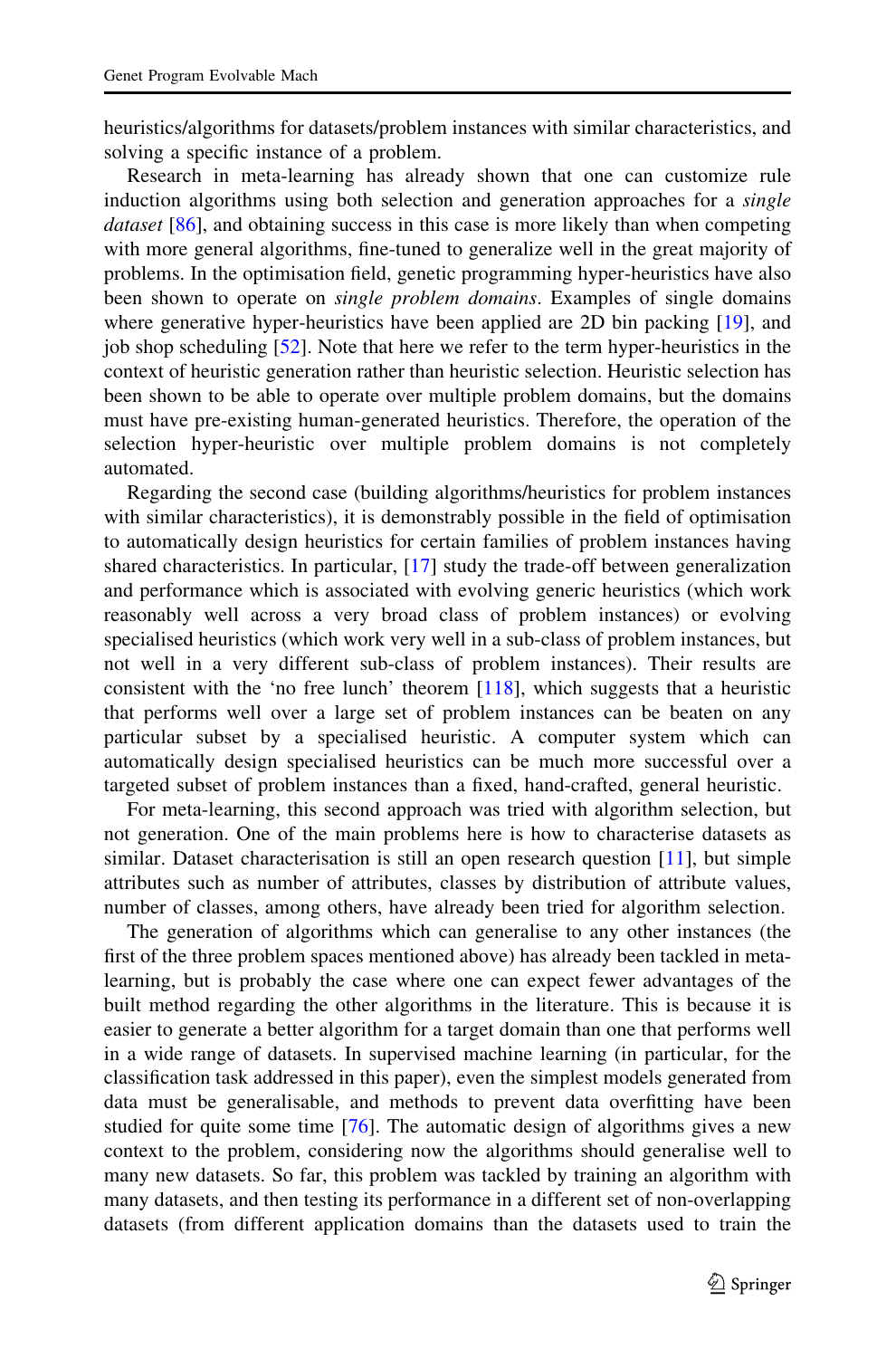system). According to previous results, this approach is capable of generating algorithms that generalise well, and have comparative accuracy with state of the art algorithms [[87\]](#page-31-0). However, a motivation for automatic algorithm design is to generate an algorithm which is better than others already proposed in the literature, given the specificity and computational cost of the task.

In this direction, and taking into account the Law of Conservation of Generalisation Performance [\[92](#page-31-0), [101\]](#page-31-0), which states that two different algorithms have on average exactly the same performance over all possible classification problems, maybe the best approach is to focus first on automatically designing algorithms for 'families' of datasets or single datasets. After this problem is wellunderstood, we may move on to more complicated and general domains. The principle here is the same as discussed above for the case of hyper-heuristics in optimisation, namely the trade-off between generalization and performance. This trade-off suggests that, all other things being equal, a classification algorithm automatically designed for a specific class of classification problems is expected to be more effective in problems of that class than another classification algorithm automatically designed to be robust across a much larger class of problems.

In summary, a problem domain in classification is a set of data points having different features, such as cancer patient medical data, large scale bioinformatics data, or financial data. It has been shown that algorithms can be automatically generated for different classification domains, but it remains to be seen if the same can be done for different optimisation domains. The challenge is different in optimisation, since optimisation problems are represented with different data structures, rather than a different set of feature-value pairs. The higher levels of generality recently reached by machine learning research may not be possible in optimisation systems, given the different problem formulations and (most importantly) modeling required in optimisation problems. This is an important point for future research.

Still related to the point of generalisation is the idea of problem class hierarchies, which can be defined based on certain characteristics of the problems, or how they have been generated. Algorithms do not have to be evolved for **any** possible future instance, and in real world problems we do not expect them to. For example, an organisation's algorithm may be trained on real instances from the past year. Such an algorithm would not need to operate well on instances from another organisation, and has been implicitly trained on the 'class' of problems that the organisation expects to see in the future. It has been shown in the one-dimensional bin packing domain that optimisation heuristics can be specialised to progressively more narrow classes of instances in a hierarchy [\[17](#page-28-0)]. Further studies on how problem class hierarchies relate to the generalisation of hyper-heuristics are also an interesting direction of future work.

# 3.3.2 Algorithm space

As already discussed in Sects. [3.1](#page-5-0) and [3.2](#page-7-0), both hyper-heuristics and meta-learning can explore the algorithm space using a selection or a generation approach. In the case of meta-learning, there is also a third scenario, in which one can combine the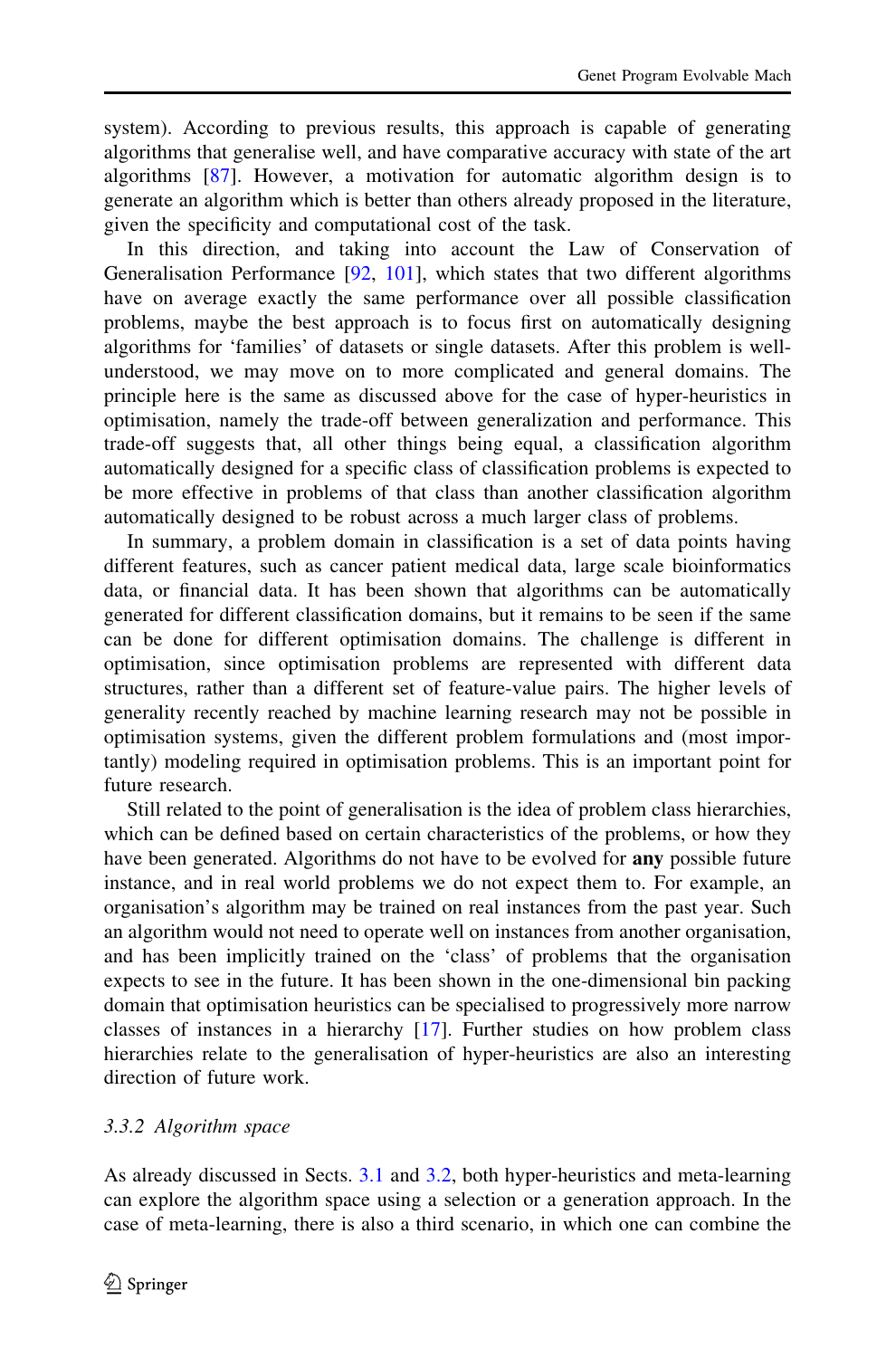results of different machine learning approaches. Both selection and generation approaches are well defined, as illustrated in Figs. [1](#page-6-0) and [2](#page-8-0). Regardless of the approach followed, it can work at the component or algorithm level.

One of the aspects we want to emphasize in this paper is the use of GP to explore this algorithm space, possibly due mainly to the ease with which heuristics/ algorithms can be represented. GP is able to evolve heuristics/algorithms by virtue of its expressive power (defined by a function and terminal set), rather than because of its search operators (e.g. crossover/mutation). Hence, the search in the space of heuristics or algorithms can be performed by any other type of search method, given a suitable equivalent of GP's function set with sufficient expressive power. Some interesting alternatives to GP to construct programs include the use of a variation of Estimation of Distribution Algorithms called Estimation of Distribution Programming [[104\]](#page-32-0) and a variation of Ant Colony Optimisation called Ant Programming [\[99](#page-31-0), [100\]](#page-31-0). Although ant algorithms have been used as a hyper-heuristic to select heuristics [[21,](#page-28-0) [29](#page-29-0), [33,](#page-29-0) [62](#page-30-0)], to the best of our knowledge neither technique has been used as a hyper-heuristic to *generate* heuristics, and this could be an interesting research direction.

The best method of searching the space of heuristics or algorithms is still an open research question, with very little research done on this topic so far. One such example is a comparison between grammar-based GP and grammar-based greedy hill-climbing hyper-heuristics to generate a full data mining (rule induction) algorithm, using the same grammar (defining the same data mining algorithm space) in both methods. Pappa and Freitas [\[86](#page-31-0), [87\]](#page-31-0) reported that GP was more effective than hill-climbing. In contrast, on a different set of problem domains, [\[61](#page-30-0)] suggests that a grammar based local search methodology can outperform GP in the task of automatically generating heuristics. In any case, given the large diversity of search methods available in the literature, we would argue that the current popularity of population-based methods does not necessarily mean that they are the best choice to automatically design algorithms, compared to single point stochastic local search methods.

At present, the majority of the computational methods produced by GP are not algorithms in the sense of the term considered in this paper. They do not have loops nor nested If-Then-Else statements, and they do not consist of multiple heuristic procedures. In most GP applications, the entity being evolved is better described as a mathematical expression, consisting of mathematical operators applied to variables and randomly generated constants. This is highly applicable in many cases, especially in optimisation, where mathematical expressions can be used as heuristics to choose between different options. However, GP does have the potential to evolve full algorithms, as long as the function set and the terminal set are carefully defined to allow the representation of loops, nested If-Then-Else statements, instructions for integrating the results of multiple heuristic procedures, etc. In the following section on case studies, we discuss some examples of GP systems that evolve full algorithms for optimisation and classification problems.

One of the goals of this paper is precisely to draw the attention of the GP research community to this more challenging and arguably more interesting usage of GP, closer to the original spirit of GP as an automatic programming tool, although our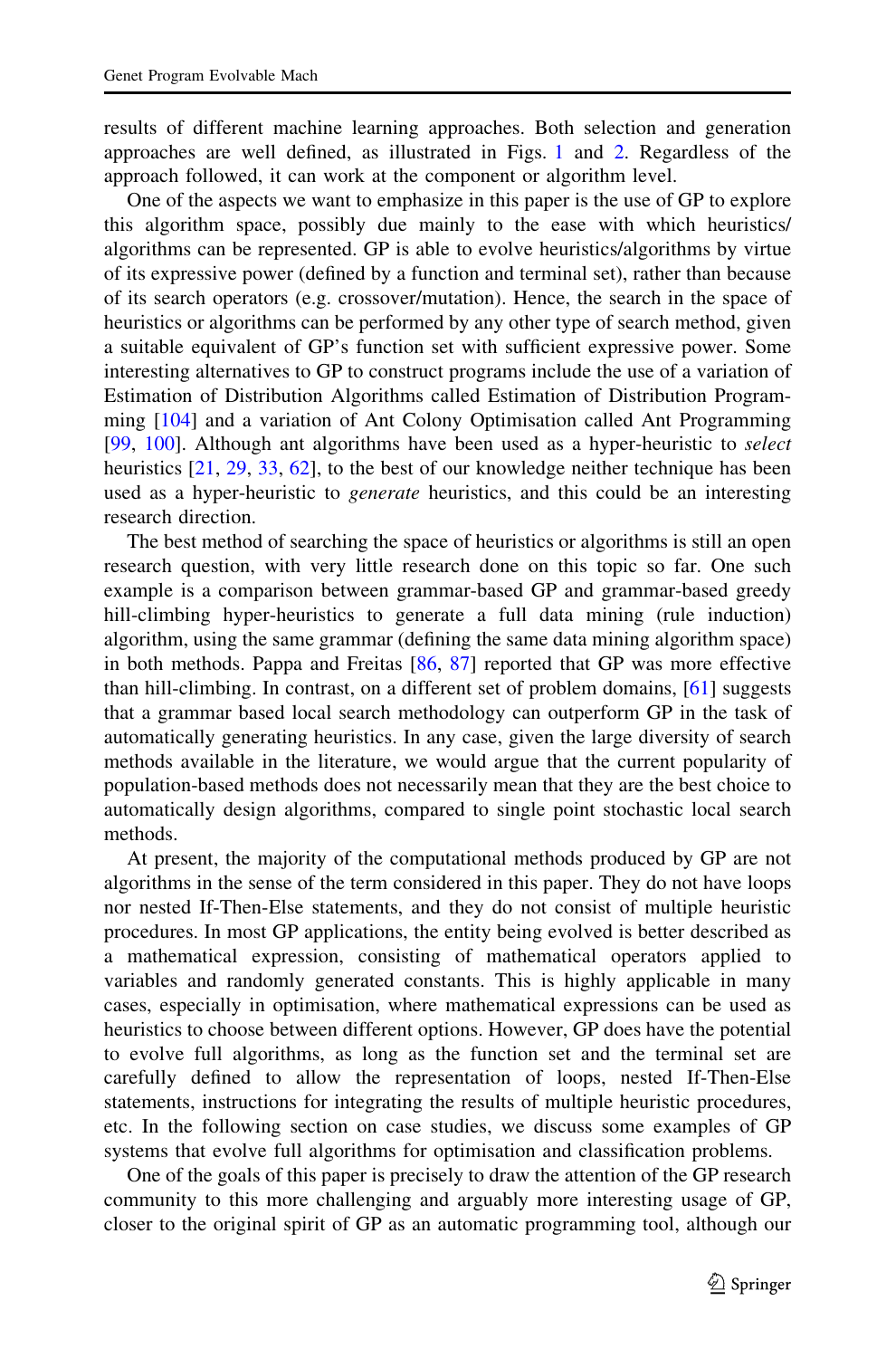interest is mainly on automatic algorithm design rather than on the details of any particular programming language.

# 3.3.3 Evaluation measure

The evaluation measure is a dimension in which, at first glance, there is a large difference between meta-learning for classification and hyper-heuristics for optimisation. The reason for this apparently great difference is the differing nature of optimisation and classification problems, as follows. First, note that there are many different types of optimisation problems (e.g. Travelling Salesman Problem and Bin Packing Problem), each with its specific evaluation measure (e.g. tour length or some function of the bins required to pack all items, respectively). Note also that, in a conventional optimisation framework, a candidate solution is evaluated with respect to a single instance of the target problem, e.g. the quality of a candidate solution for the Travelling Salesman Problem typically refers to the length of a tour for one predefined set of cities and corresponding pairwise distances. That problem instance is just one instance out of the infinite number of possible problem instances that can be obtained by varying the number of cities and the real values of the distances between cities.

In contrast, in a conventional classification framework, a candidate solution must be evaluated with respected to its generalization ability across many different data instances of the same application domain (e.g. different customers of the same credit-scoring domain, or different patients of the same medical-diagnosis domain). Furthermore, the training and testing instances must be drawn independently from the same distribution. The need for this generalization is not present in a conventional optimisation framework.

However, the interesting point is that the use of hyper-heuristics in optimisation blurs the aforementioned distinction between evaluation measures for classification and optimisation. When using hyper-heuristics to select or construct a heuristic for optimisation, a candidate heuristic is typically evaluated in terms of how well it performs on a set of problem instances, not just a single problem instance. It is also possible and desirable to use the notion of training and testing sets in this context, i.e. once a hyper-heuristic has selected or constructed a heuristic by using a training set of problem instances, it is interesting to measure the performance of that heuristic on a different set of testing problem instances, unused during the training of the hyper-heuristic.

In the case of meta-learning for classification, the same basic principle of generalization still applies, but now the generalization issue is further extended to an even higher level of abstraction. More precisely, when a meta-learning system selects or constructs a classification algorithm, we can measure generalization performance at two levels. At the base level, we measure the generalization ability (predictive accuracy) of the classification model built by the (automatically selected or constructed) classification algorithm in a set of testing data instances from a specific dataset (from a specific application domain, like medicine or finance). In addition, at the meta-level, we can measure the generalization ability of the metalearning system itself across different types of datasets or application domains. In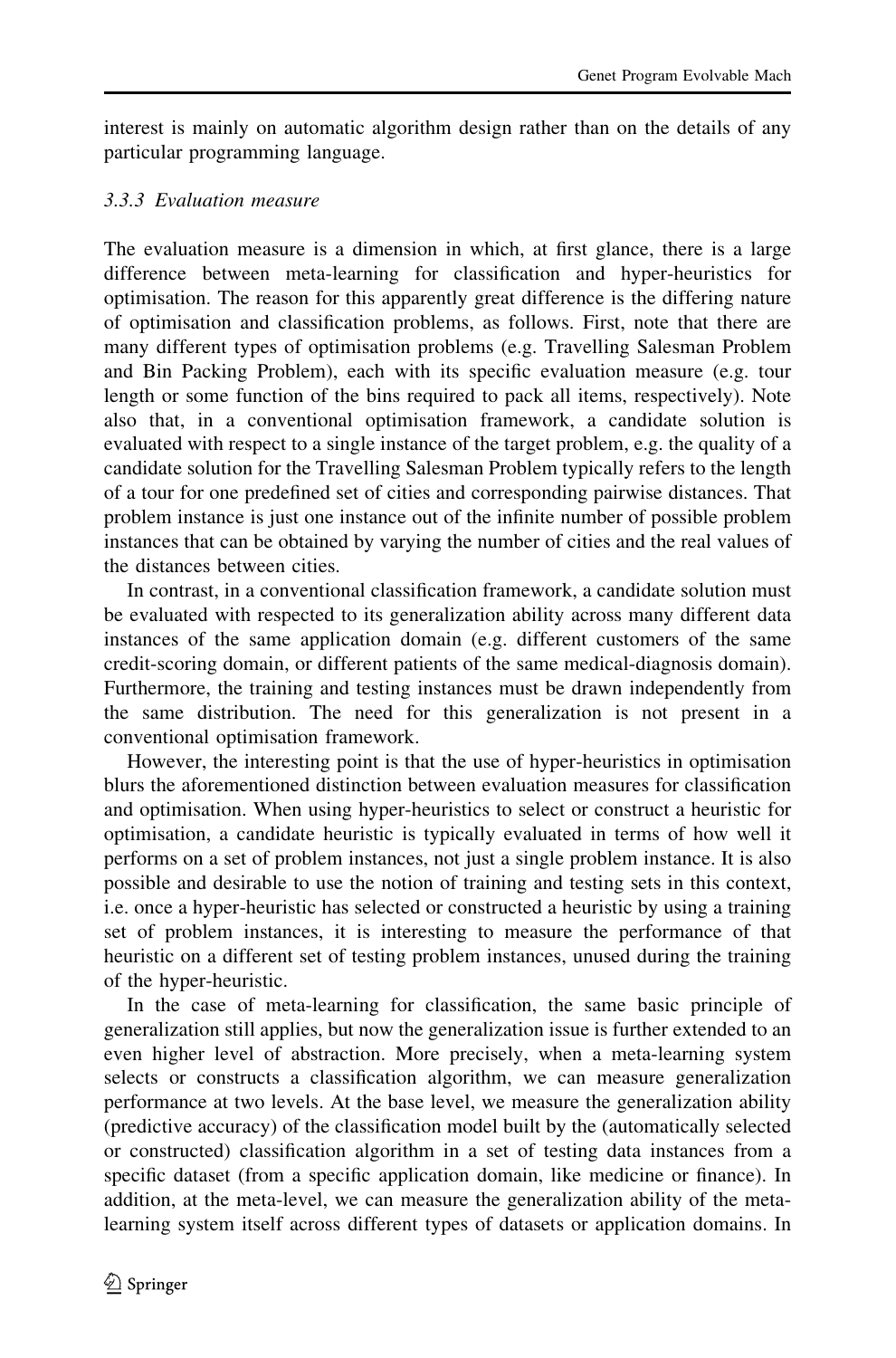<span id="page-14-0"></span>other words, we can measure a kind of average predictive accuracy associated with application of the classification algorithm produced by the meta-learning system to different types of datasets or application domains.

# 4 Automating the design of algorithms: different levels, different approaches

This section focuses on automatic algorithm design at different levels. We start with methods that follow meta-learning approaches in classification and optimisation to solve the algorithm selection problem. We then consider the selection and generation of algorithm components, contrasting the similarities and differences between these approaches in the same problem domain. We next give two examples of complete heuristic/algorithm design, where sets of components were combined, both with and without algorithm primitives. Finally, we discuss and contrast the approaches followed in meta-learning and hyper-heuristics.

4.1 Algorithm selection: what researchers did before automatic algorithm generation

As previously explained, the areas of meta-learning and hyper-heuristics, in their early days, focused on algorithm selection. Meta-learning ideas have traditionally been applied to learning algorithms to solve classification problems, where the goal is to relate performance of algorithms to characteristics or measures of classification datasets. Smith-Miles [\[106](#page-32-0)] presented a framework for the generalisation of algorithm selection and meta-learning ideas to algorithms focused on other tasks such as sorting, forecasting, constraint satisfaction and optimisation. However, classification is still the most studied task in meta-learning. Hence, the next sections discuss examples of algorithm selection in classification, and then show how an optimisation task is solved using the same type of approach.

# 4.1.1 Algorithm selection for classification problems

For quite some time, the machine learning community has been interested in metalearning for selecting the best learning algorithm to solve a classification problem using performance measures related to classification accuracy. Different studies over the years have increased the sophistication of both the features used to characterise the datasets, and the learning algorithms to learn the mapping from the features to the algorithms. We discuss here one of the earliest attempts to characterise a classification problem and examine its impact on algorithm behavior, using features related to the size and concentration of the classes [[2\]](#page-27-0). The approach used rule based learning algorithms to develop rules like:

```
If the given dataset has characteristics C1, C2, ..., Cn
then use algorithm A1
else use algorithm A2
```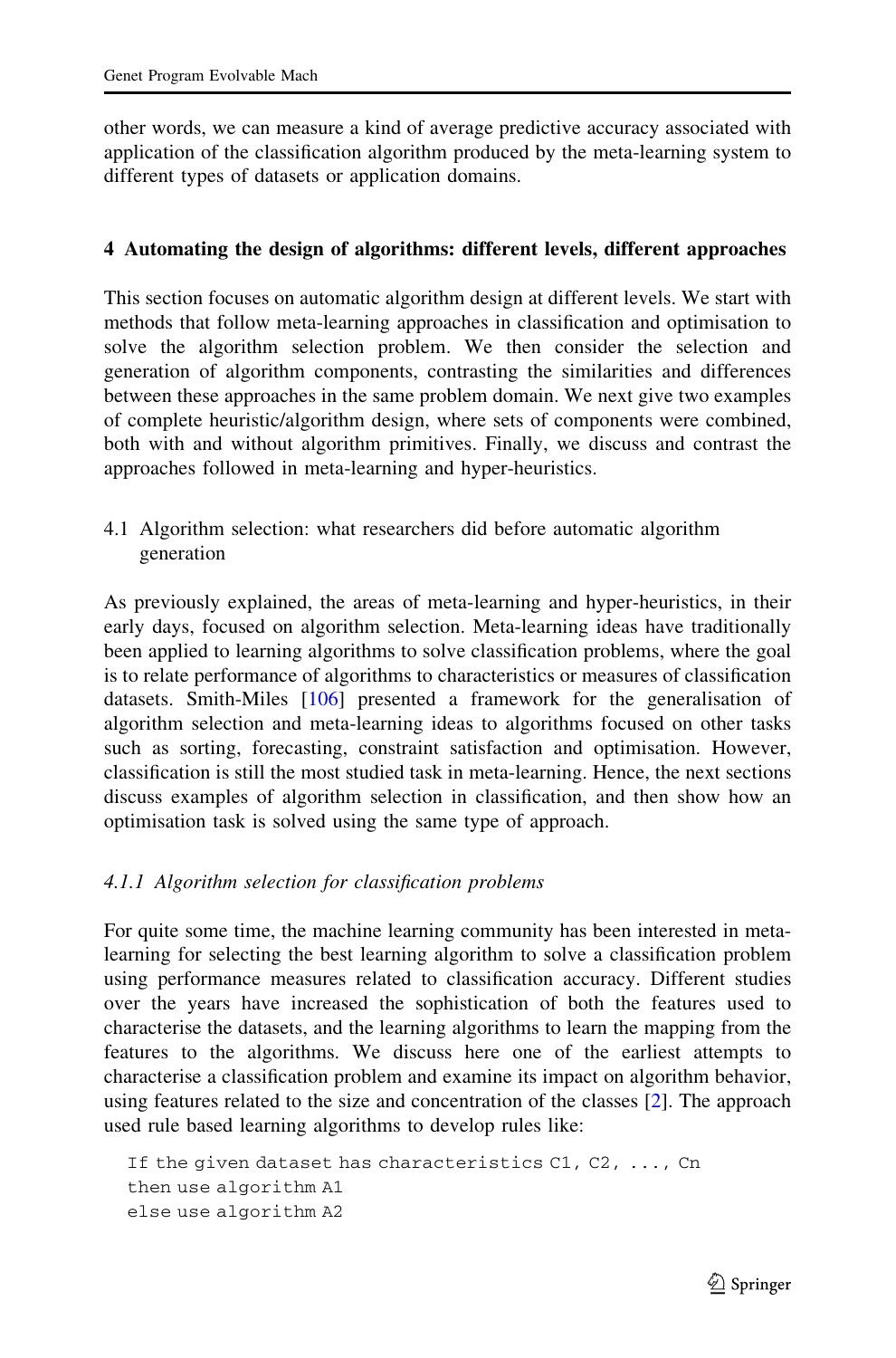Fig. 3 Example of the rules produced by the algorithm selection approach in [\[2](#page-27-0)]

```
IF (H training instances < 737) AND
    (# prototypes per class > 5.5) AND
    (* relevants > 8.5) AND
    (* irrelevants < 5.5)
THEN IB1 will be better than CN2
```
In this particular problem, the three algorithms used to learn the association between the attributes describing the classification problems and the learning algorithms were the following: (i) IB1: nearest neighbour classifier, (ii) CN2: set covering rule learner, and (iii) C4: decision tree learner.

The classification problems being addressed considered datasets from the Frey and Slate letter recognition problem [\[48](#page-29-0)]. The features which described the classification problems included the number of instances, number of classes, number of prototypes per class, number of relevant and irrelevant attributes, and the distribution range of the instances and prototypes. Note that the number of relevant and irrelevant attributes is not usually known a priori, but in this case the datasets were artificially generated to study the behavior of the learning algorithms. Figure 3 illustrates an example of the kind of rules produced by this algorithm selection approach.

The study found that despite some constraints, the rules derived from the proposed method yielded valuable characterisations describing when to prefer using specific learning algorithms over others.

#### 4.1.2 Algorithm selection for optimisation problems

There has been surprisingly few attempts to generalize the relevant meta-learning ideas to optimisation, although several approaches can be found in the related area of constraint satisfaction [\[70](#page-30-0)]. We discuss here the approach proposed in [[105\]](#page-32-0) to use meta-learning ideas for modeling the relationship between instance characteristics and algorithm performance for the Quadratic Assignment Problem (QAP).

The study considered a set of 28 problem instances taken from [[109\]](#page-32-0), and three metaheuristic algorithms were considered for selection: (i) robust tabu search, (ii) iterated local search, and (iii) min-max ant system. The performance of each algorithm for each dataset was measured by the percentage difference between the objective function value obtained by the algorithm and the known optimal solution.

Each problem instance was characterized using 9 meta-features, which included four measures of problem size (dimensionality, dominance of distance, flow matrices, and sparsity of matrices) and five measures based on iterated local search runs, namely: the number of pseudo-optimal solutions, average distance of local optima to closest global optima using two different local search procedures, the empirical fitness distance correlation coefficient based on the local search experiments; and the empirical fitness distance correlation coefficient based on the iterated local search experiments.

Both unsupervised and supervised neural network models were used to learn the relationships in the meta-dataset and automate the algorithm selection process. Two supervised neural network architectures were tested. The first model used as input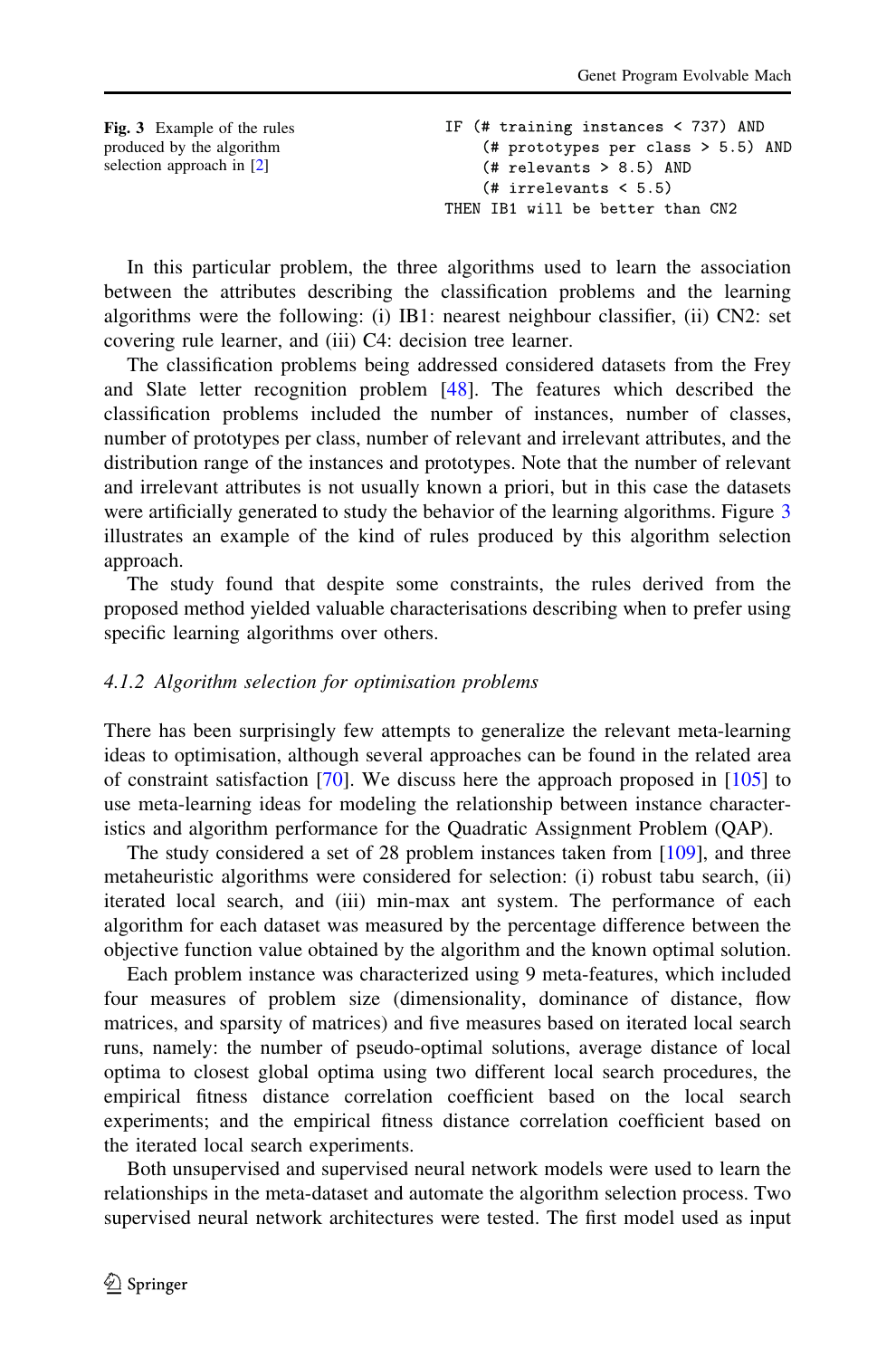the 9 features discussed above, and 3 outputs corresponding to each of the metaheuristic performances. The neural network was able to successfully predict metaheuristic performance, measured as the percentage deviation from the optimal solution.

The second supervised neural network explored another form of performance prediction: the goal was to predict which algorithm would perform best. This was modeled as a classification problem: given the 9 inputs, learn to classify each example according to the known classification (the best performing of the 3 available meta-heuristics). After training, the model was used on unclassified data (i.e. QAP instances where it was not known which algorithm was best). Again, the neural network was found to successfully predict the best algorithm with 94% accuracy. The study also considered an unsupervised model, self-organizing maps, to select the best algorithm by creating visual explorations of the performance of different algorithms under various conditions describing the complexity of the problem instances. Given the limited size of the data, this is a preliminary study, but it demonstrates the relevance of meta-learning ideas to the optimisation field.

#### 4.2 Hyper-heuristics for 2D packing: selecting versus generating components

This section presents two hyper-heuristics for the 2D strip packing problem, one based on the selection approach and the other in the generation approach, and its main objective is to make clear the differences between the two approaches. While the selection approach chooses two components according to the item at hand, the generation approach evolves a single algorithm component which scores the best position to place an item.

There are many types of cutting and packing problems in one, two and three dimensions. A typology of these problems is presented by Wascher et al. [[116\]](#page-32-0), which explains the two dimensional strip packing problem in the context of other such problems. In the 2D packing problem, a set of items of various shapes must be placed onto a sheet with the objective of minimising the length of sheet that is required to accommodate the items. The sheet has a fixed width, and the required length of the sheet is measured as the distance from the base of the sheet to the item edge furthest from the base. The items may be rectangular or non-rectangular, and this characteristic classifies the problem as a regular or irregular 2D packing problem. This problem is known to be NP hard [[50\]](#page-29-0), and has many industrial applications as there are many situations where a set of items of different sizes must be cut from a sheet of material (for example, glass or metal) while minimising waste.

We first describe the work of  $[113]$  $[113]$ , where the hyper-heuristic selects heuristics for the regular and irregular two dimensional strip packing problems. In this study, the solutions are constructed by packing one item at a time. A packing heuristic decides which item to pack next, and where to place it in the partial solution. Ten item selection heuristics and four placement heuristics are combined to produce 40 heuristics in total.

The main motivation to model that problem that way is that different heuristics perform well in different situations. For example, one heuristic may be good at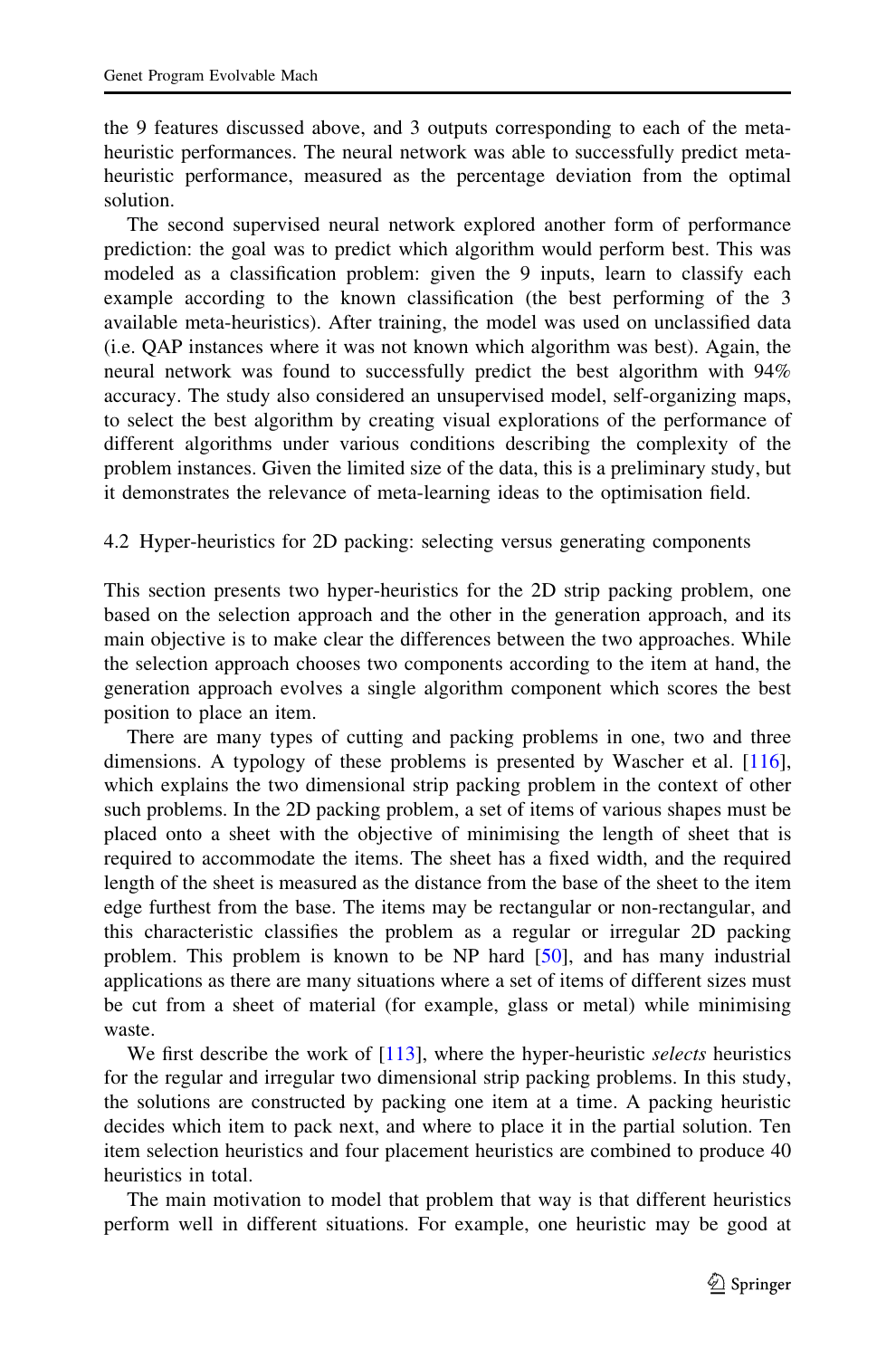packing small items, one heuristic may be good at the start of the packing process, and another heuristic may perform well when there are a variety of items to pack. The hyper-heuristic aims to select the best heuristic from those available, at each decision point.

After each item has been packed, the state of the remaining item list is determined, by calculating eight values, such as the fraction of large, medium and small items remaining. The hyper-heuristic represents a set of mappings from states to one of the 40 heuristics. This mapping is evolved with a genetic algorithm [[113\]](#page-32-0). An interesting point here is the way the fitness of the GA is calculated. Each individual receives a set of five different instances to evaluate, and their fitness takes into account the difference between the hyper-heuristic being evolved and the results given by the single best heuristic (i.e. the percentage of usage for each object) and how many instances the individual has seen so far.

In contrast with the work just described, [[19\]](#page-28-0) uses a hyper-heuristic to generate heuristics for the regular 2D strip packing problem. Here, instead of pre-selecting item selection and placement heuristics, a single heuristic is generated and evolved with genetic programming. This heuristic is represented by a function, used to assign a score to all of the candidate positions of placement at each decision point, as shown in Fig. 4. This is useful as, when faced with multiple options of which item to pack next and where to put it in the partial solution, the optimal function to score those options is not obvious. Moreover, 2D packing problem instances can be separated into classes with different characteristics, and different scoring function heuristics will perform well on different instances. Given a problem class, it is not easy to manually generate a specialised heuristic for that class.

The terminals and functions used to generate these heuristics include the width and length of the items, the bin dimensions, and various metrics that calculate the



Fig. 4 The locations where item "1" can be placed. The heuristic must decide where to place the piece by assigning a score to each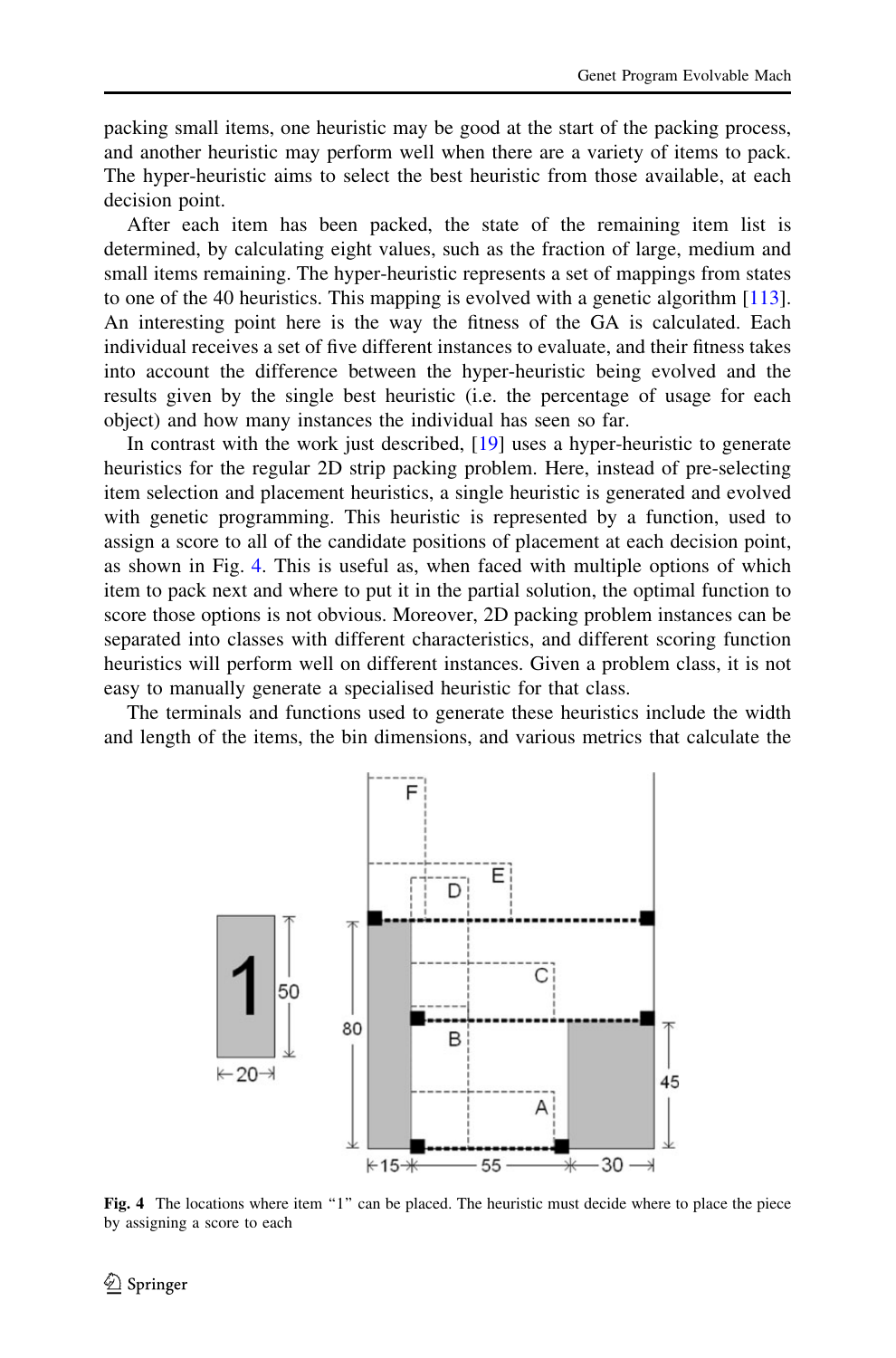<span id="page-18-0"></span>differences between the bin and item sizes. Note that only the score function is evolved. The other basic algorithm elements, such as the loop which specifies that all of the items must be packed, are kept constant to ensure a feasible solution.

The literature on human-created heuristics for this problem focusses on scoring functions which are good over many different problem instances, with many different characteristics. The ''best-fit'' heuristic is shown to perform well over all benchmark instances. To manually create a heuristic for each different instance class would require a prohibitive amount of effort. Automating this creative process makes generating specialised heuristics viable, as no additional human intervention is necessary. All that is needed is a large enough set of representative training instances of the problem class and rich enough function and terminal sets.

#### 4.3 Selecting/generating algorithm components for classification

While the previous section showed an example of hyper-heuristics using selection and generation of algorithm components, here we give an example of evolving an algorithm component through selection in the learning context. Two works are discussed: the first shows the use of an evolutionary algorithm to evolve a component of a decision tree induction algorithm: the heuristic for selecting the best attribute to split the tree  $[114]$  $[114]$ . The second discusses the evolution of (sets of) components of neural networks [[119\]](#page-32-0).

Decision tree algorithms build models by adding attributes to the tree, one at a time, according to their capabilities of discriminating examples belonging to different classes. Each value (in the case of categorical attributes) or range (in the case of numerical attributes) of the selected attribute is used to generate a new branch (split) in the tree. The discrimination power of each attribute is measured by a heuristic, and there are many in the literature that have already been explored, such as information gain and gain ratio. The method described here selects this heuristic.

The problem solving strategies (or hyper-heuristics) are represented by rules. These rules select the most appropriate splitting heuristic according to the degree of entropy of data attributes. An example of a rule is: IF  $(x\% > high)$  and  $(y\%$  < low) THEN use heuristic H, where x and y are both percentage values ranging from 0 to 100, and high and low are thresholds for the entropy value H. The meaning of the previous rule is: if  $x\%$  of the attributes have entropy values above high, and if  $y\%$  of attributes have entropy values below low, then use heuristic H to choose the splitting attribute at the current node.

Individuals represent rule sets of size  $n$ , and a set of 12 heuristics can be recommended. In order to ensure valid solutions, each individual is associated with a default heuristic. When a new split needs to be created, the conditions of the n rules are checked, and zero or more rules can hold. If no rule is selected, the default heuristic is applied. If one rule is selected, the heuristic that appears in its consequent is applied. Finally, if more than one rule holds, a majority voting is performed.

A few years after this first work, [[9\]](#page-28-0) proposed to generate a complete algorithm to create a decision tree induction algorithm from sub-components of well-known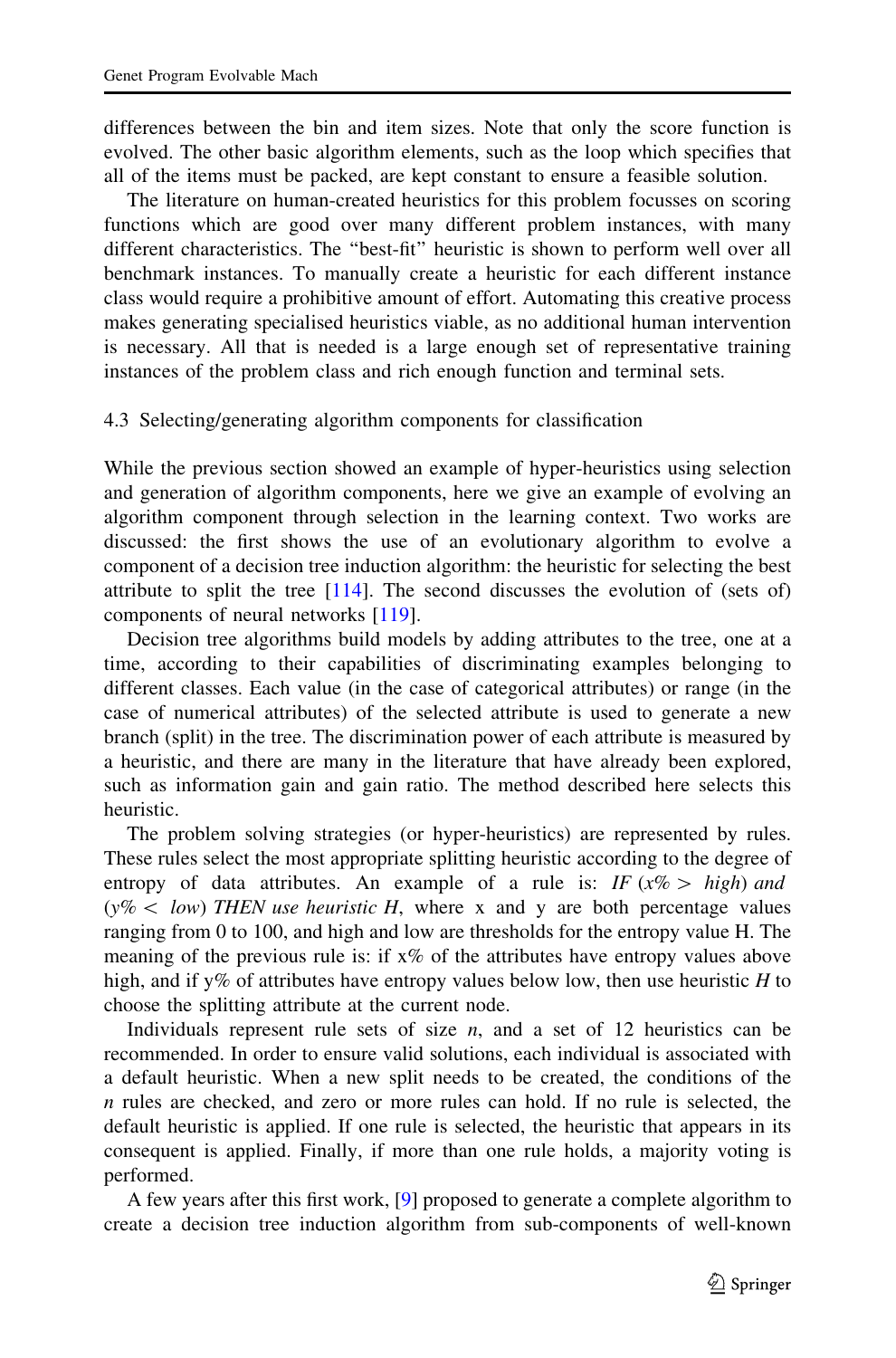<span id="page-19-0"></span>algorithms. This was achieved using a genetic algorithm with a linear individual representation where each gene value represents a specific choice in the design of one component of a decision tree algorithm. Different genes refer to different design choices for decision tree components like the criterion used to select attributes, parameters related to pruning, the stopping criteria for the tree-construction process, etc. Hence, the combination of values for all genes of an individual specify a unique complete decision tree induction algorithm.

Considering other classification models apart from decision trees, research on neural networks has invested a lot of effort on algorithm component selection and generation. Here we describe the main aspects of neuroevolution [[46\]](#page-29-0) (i.e. evolution of artificial neural networks). As pointed out by Yao [[119\]](#page-32-0), neural networks can be evolved at three different levels: synaptic weights choice, topology design and learning rule selection. Initially, neuroevolution followed mainly an algorithm selection approach but, nowadays, it is moving in the direction of algorithm generation [\[26](#page-28-0)]. The first use of the term neuroevolution was to evolve the connection weights of a population of neural networks. This basic idea grew and researchers started to evolve, together with the weights, the topology of the networks. In the past decade, research on learning algorithms has advanced significantly.

Here we focus on a specific example of Neuroevolution: NEAT (Neuroevolution of Augmenting Topologies) [\[108](#page-32-0)]. This system is well suited to reinforcement learning tasks, and evolves network topologies along with weights. As in all evolutionary systems, choosing how to represent the networks in the evolutionary process is one of the key design issues. In NEAT, each individual (neural network) is a linear representation of connecting genes, which specify the input node, output node, weight of the connection, whether or not the gene is expressed and an innovation number, used to mark genes belonging to the same 'evolution line'. Crossover and mutation operations may add perturbations to weights or add new connections or nodes, but they use the innovation numbers for historical tracking. During crossover, only genes with the same innovation number can be exchanged. The innovation number is assigned to a gene the first time it is created, and is kept unchanged during evolution. Hence, genes with the same innovation number must represent the same structure, maybe with different weights. The system also uses speciation to evolve different network structures simultaneously.

# 4.4 Generating complete heuristics/algorithms

This section presents two case studies of the *generation of algorithms*. In the same fashion as when generating heuristics, this approach is appropriate where there is a basic sequence of steps to generate an algorithm; a range of components that can be used to implement each step, and a set of variations of this sequence that can be tested, modified or extended (automatically or by hand). Here we describe case studies regarding the automatic creation of evolutionary algorithms and rule induction algorithms, both using genetic programming.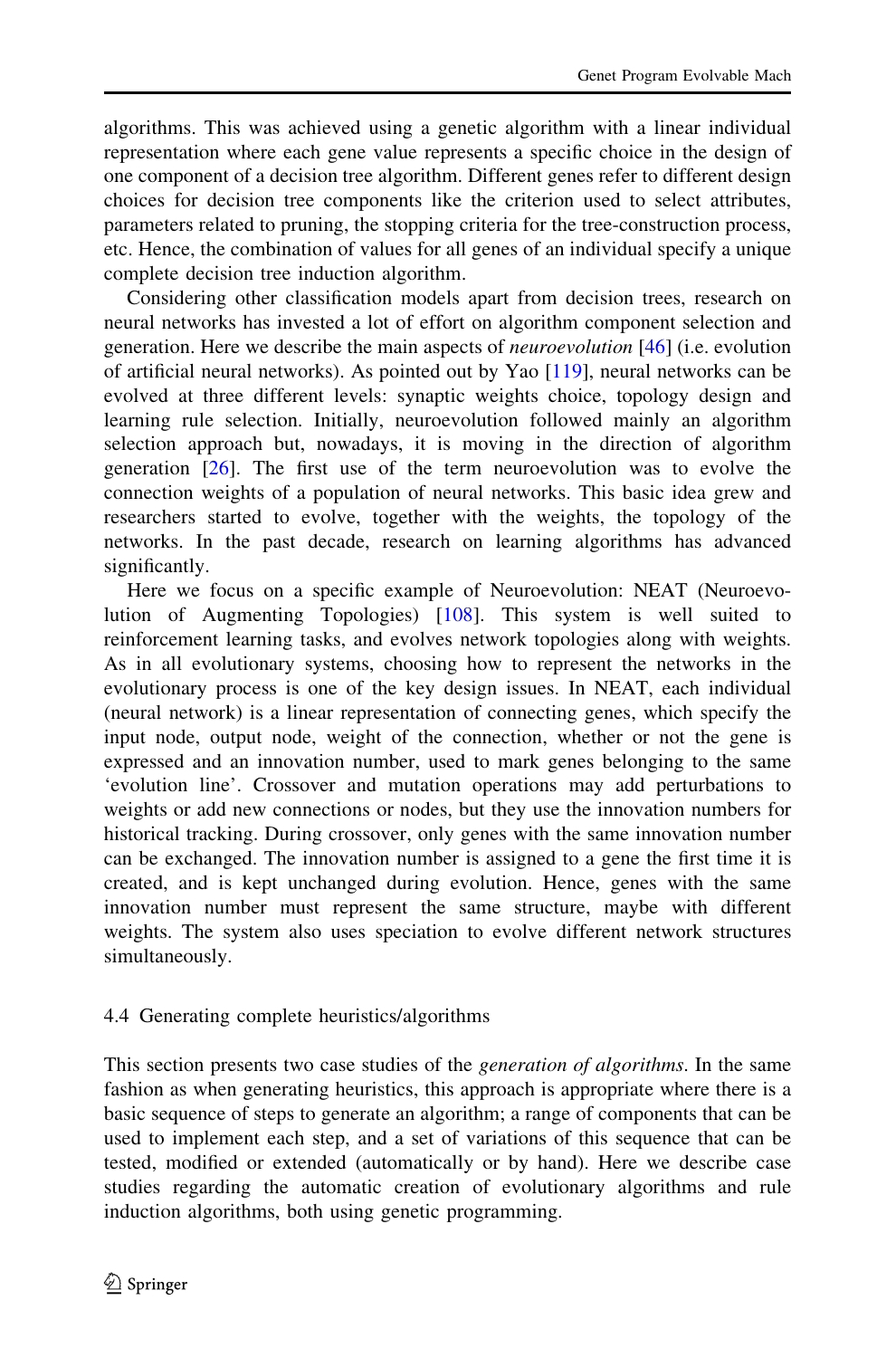#### <span id="page-20-0"></span>4.4.1 Evolving evolutionary algorithms with genetic programming

There have been many attempts to make evolutionary algorithms more selfadaptive, avoiding necessity for choosing from many types of operators and parameters. Initially, many self-adaptive systems focused on parameters [[40](#page-29-0)], and others were created to evolve the operators of the evolutionary algorithm [[39\]](#page-29-0). Going one step further, Spector [\[107](#page-32-0)] and Oltean [[83\]](#page-31-0) employ genetic programming to evolve the algorithms themselves.

This section discusses in detail the LGP proposed by Oltean [\[83](#page-31-0)], as it also has one particularly interesting characteristic: it generalizes for families of problems. Each individual in the LGP (the macro-level algorithm) corresponds to an evolutionary algorithm (the micro-level algorithm), where individuals differ from each other according to the order that the selection, crossover and mutation operations are performed. Figure 5 shows an example of an individual. Only the commands in the body of the *for* loop are evolved. Pop [[8\]](#page-28-0) represents a population with 8 individuals, and the first command of the body of the for loop mutates the individual in position 5 of the population and saves the result in position 0. In the second for loop line, the select acts as a binary tournament selection, choosing the best individual among those in positions 3 and 6 and storing it in position 7. The third command crosses over the individuals in positions 0 and 2, saving the result in position 2.

The fitness of LGP is calculated by running the micro-level evolutionary algorithm. However, given the stochastic nature of the method being evolved, the micro-level algorithm was run a predetermined number of times on a set of training problems. The average fitness of the micro-level algorithm was used to set its fitness in the macro-level algorithm.

This work was later extended [\[36](#page-29-0)], with the LGP replaced by a genetic algorithm. The main modification in this system is that now the algorithm evolves not only the evolutionary algorithm, but also their parameters, such as crossover and mutation probabilities.

```
void LGP Program (Chromosome
                             Pop[8])
€
    Randomly initialize the population();
    // repeat for a number of generations
    for (int k = 0; k < MaxGenerations; k++) {
        Pop[0] = Mutate(Pop[5]);
        Pop[7] = Select(Pop[3], Pop[6]);Pop[2] = Crossover(Pop[0], Pop[2]);Pop[4] = Mutate(Pop[2]);
        Pop[6] = Mutate(Pop[1]);Pop[2] = Select(Pop[4], Pop[3]);Pop[1] = Mutate(Pop[6]),Pop[3] = Crossover(Pop[5], Pop[1]);}
\mathcal{F}
```
Fig. 5 LGP individual representing an Evolutionary Algorithm, adapted from [[83\]](#page-31-0)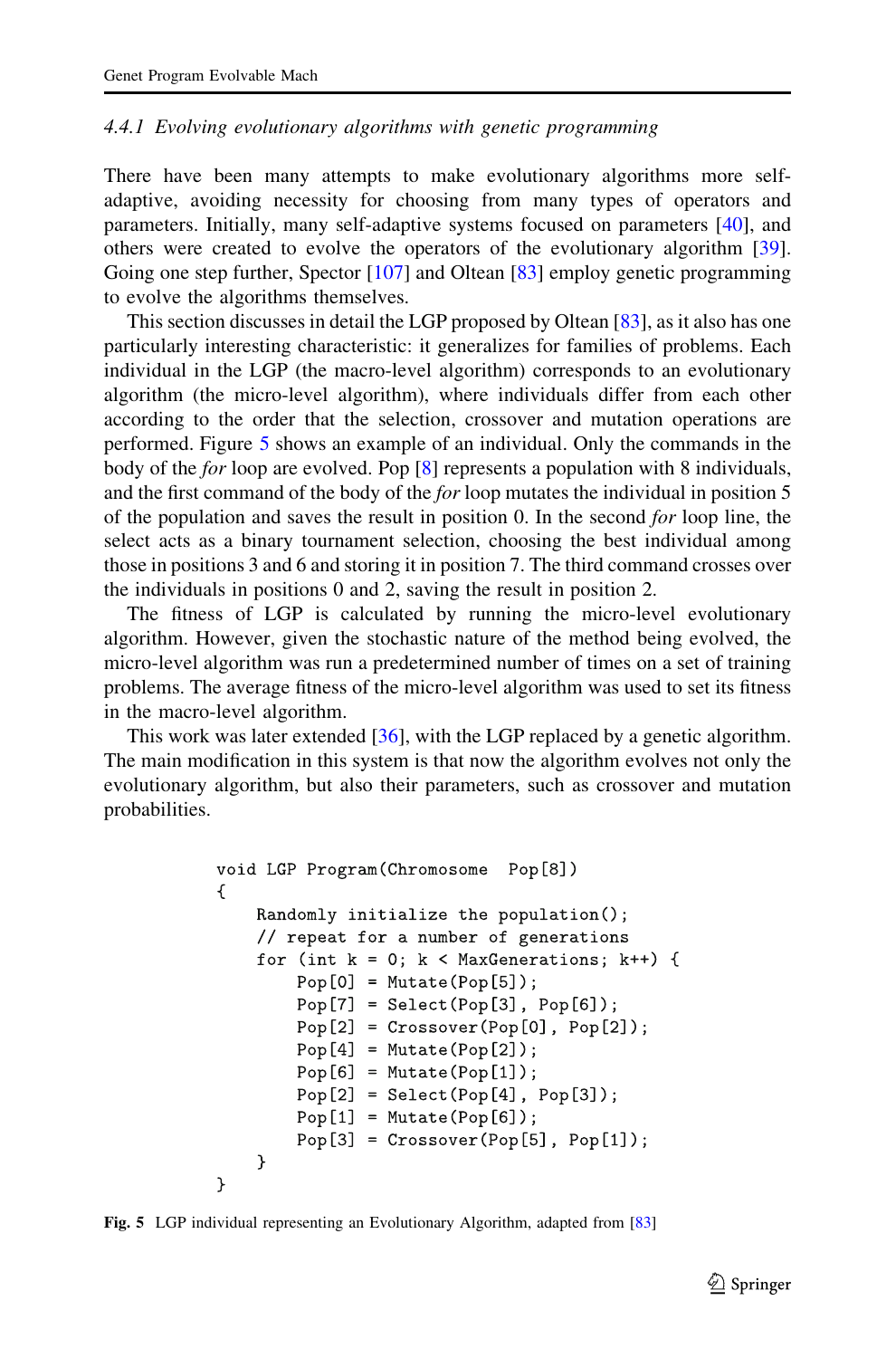## 4.4.2 Automatically evolving rule induction algorithms

In [[86,](#page-31-0) [87](#page-31-0)], the authors proposed a grammar-based genetic programming algorithm to evolve rule induction algorithms. The process of automatically evolving algorithms first requires a study of manually-designed algorithms. In the case of [\[87](#page-31-0)], the literature concerning rule induction algorithms was surveyed, and a set of algorithm components, such as rule search, evaluation and pruning, were identified. Different implementations of these components were found and added to the grammar, including methods which had not previously appeared in the literature. Loop and conditional statements were also added when appropriate, resulting in a grammar with 26 production rules.

Based on this grammar, a grammar-based genetic programming algorithm was used to generate, evaluate and evolve the rule induction algorithms (individuals). As the algorithm was being designed to work with any given dataset, the research challenge was to implement a fitness function that would facilitate the generalization of the produced algorithms. This problem was tackled using a set of datasets, termed the meta-training set to calculate the fitness of the individual. Hence, for each individual of the population, its corresponding rule induction algorithm was translated into Java code, and then run on the meta-training set. For each dataset in the meta-training set, a classification model was generated and its respective accuracy on the test set was calculated. The average accuracy in all datasets in the meta-training set was used as the fitness of the GP individual.

Figure 6 shows an example of the conversion from individual to Java code. Note that the individuals are trees, where each leaf node is associated with a portion of code that implements the respective function. These functions are combined with a set of core classes that implement the basics of any classifier.

The results showed that GP could generate rule induction algorithms different from those already proposed in the literature, and with competitive accuracy. Following another approach, the authors also proposed the use of the algorithm to generate algorithms targeted to a specific dataset [\[86](#page-31-0)] or datasets with similar characteristics.



Fig. 6 Example of the method used to convert GGP individuals in Java code [\[87\]](#page-31-0)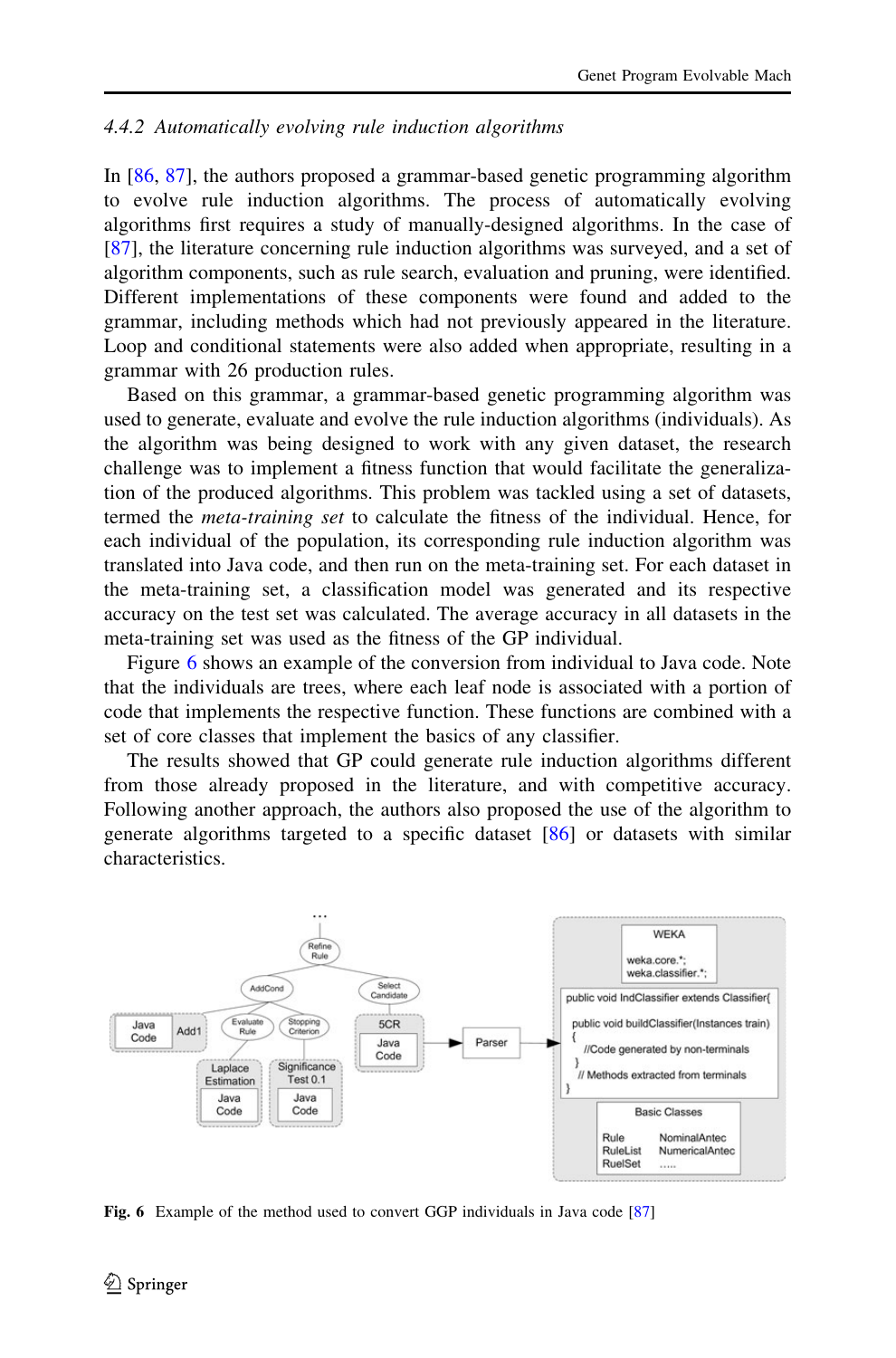#### 4.5 Summary

This section summarizes and compares the methods previously described according to the three dimensions introduced in Sect. [3.3,](#page-9-0) namely problem space, algorithm space and evaluation metrics. To facilitate this comparison, Table 1 lists the methods according to the problem being tackled, the approach followed to generate the hyper-heuristic (selection or generation, components or algorithm/heuristic) and the search method used.

Recall that the problem space is defined according to the problem being solved and the level of abstraction at which one is working: components or algorithms/ heuristics. Furtheremore, it considers if a hyper-heuristic is being developed for a set of datasets or for a specific dataset. Table 1 shows a sample of learning and optimisation problems solved so far considering both components and algorithms/ heuristics. Note that all types of approaches have been previously explored. In terms of developing heuristics/algorithms for specific problems or sets of problems, all the work referenced in Table 1 uses multiple problem instances, divided into training and test sets.

The algorithm space, in turn, refers to whether we use a selection or a generation approach. This space can be explored by different search methods. In Table 1, we observe that initially machine learning methods, such as rule induction algorithms and neural networks were explored for selection. However, they do not offer enough expressive power to generate algorithms. Most of the methods created for generation are evolutionary algorithms, with a special emphasis on different types of genetic programming.

Finally, regarding the evaluation metric, the quality of the produced algorithms is measured with the average of a well-known problem-specific metric over different test instances. In optimisation, this is often translated as the error between the optimal hand-designed solution (when one is available) and the one found by the search method, or using some other measure of optimisation performance. In classification (supervised machine learning), any metric estimating the predictive accuracy of the results in the test set (containing only problem instances not present

| Ref.                           | Problem             | Approach followed    | Search Method          |
|--------------------------------|---------------------|----------------------|------------------------|
| Aha $[2]$                      | Data classification | Alg. selection       | Rule induction alg.    |
| Smith-Miles [105]              | OAP problem         | Heuristic selection  | Neural networks        |
| Terashima-Marin et al.[113]    | 2D packing          | Heuristic selection  | Genetic algorithm      |
| Vella et al. $[114]$           | Decision tree split | Component selection  | Rule induction alg.    |
| Stanley and Miikkulainen [108] | Neural networks     | Component selection  | Evolutionary algorithm |
| Burke et al. $[19]$            | 2D packing          | Component generation | Genetic programming    |
| Barros et al. <sup>[9]</sup>   | Decision tree alg.  | Alg. generation      | Genetic algorithm      |
| Oltean $[83]$                  | EA for 3 problems   | Alg. generation      | Linear GP              |
| Pappa and Freitas [87]         | Rule induction alg. | Alg. generation      | Grammar-based GP       |

Table 1 Comparison of the methods described in Sect. [4](#page-14-0) considering the problem being tackled, the approach followed and the search method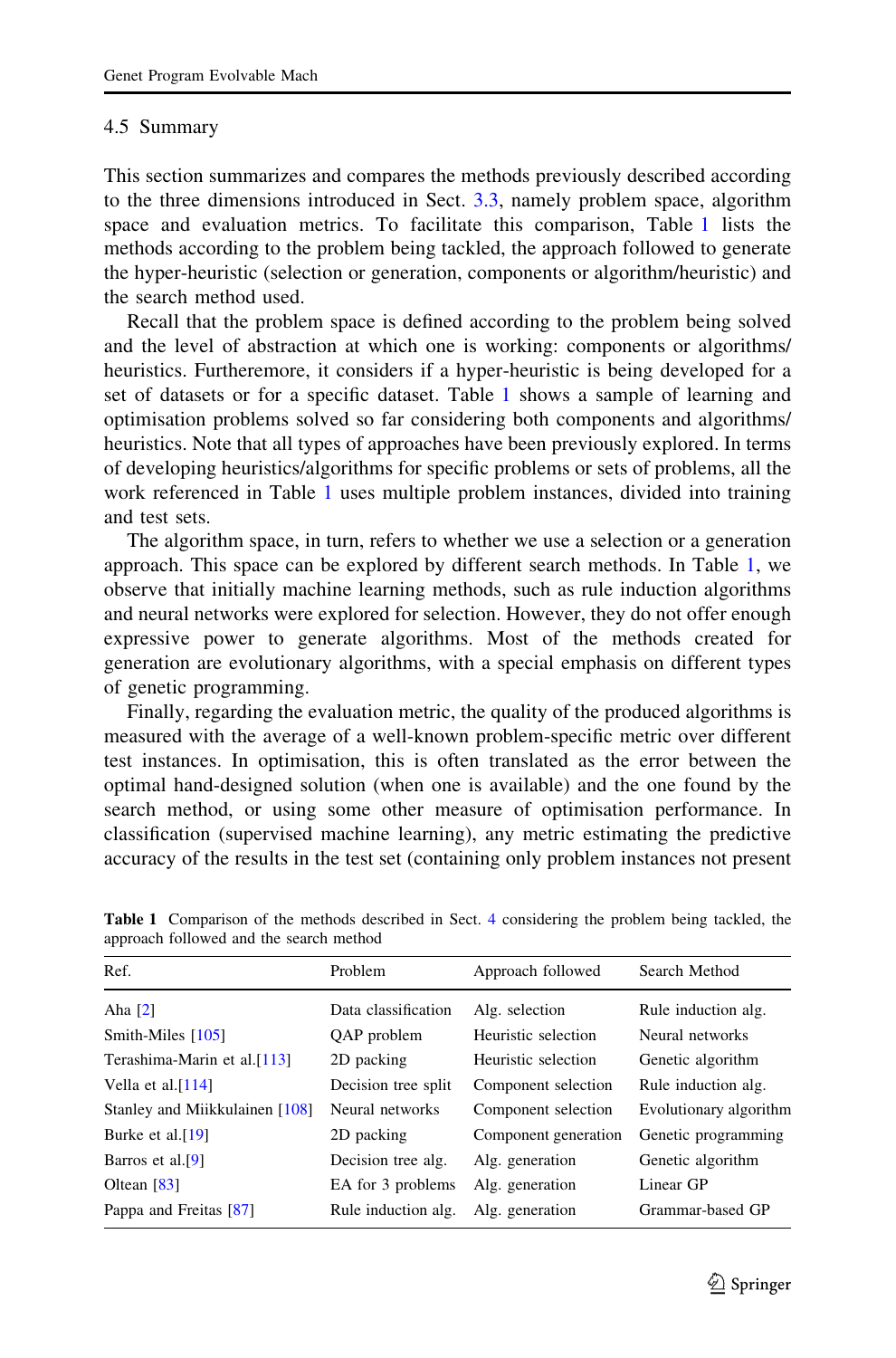<span id="page-23-0"></span>in the training set) can be used. Hence, generalization ability is always measured when evaluating a classification model's predictive performance. The only approach which differs from this, and an interesting research direction to be further investigated, is the one presented in [\[113](#page-32-0)], where different individuals evaluate different instances, and the fitness considers how many instances the individuals have seen so far, trying to improve generalization and prevent overfitting.

## 5 Discussion and conclusions

The previous sections reviewed the work done in optimisation and machine learning for automatic algorithm design, and identified that both areas work with two main approaches: those for selecting and those for generating heuristics and algorithms. Examples of systems following the two approaches in both domains were presented and compared.

Despite similarities, the issue of generalisation is the most different between automated approaches to machine learning and optimisation. This section emphasizes and discusses the differences between the current approaches for generalisation and asks how much further we can go. It also discusses some theoretical foundations and concludes with some final remarks.

## 5.1 Differences between current machine learning and optimisation approaches

In this paper we have explored the similarities and differences between recent research undertaken in supervised machine learning (classification) and optimisation. The first significant observation is regarding the levels of generalisation in the algorithms in the respective communities. The ability of algorithms to generalise to new datasets has long been a concern of the classification community. Within the context of optimization, starting in the 1970s, the application of machine-learning to planning has seen the emergence of increasingly sophisticated domain-independent planners [[3–5,](#page-27-0) [10](#page-28-0), [68](#page-30-0), [69\]](#page-30-0). However, the wider optimisation community has only recently begun to seriously focus on automatically designing heuristic systems (hyper-heuristic research) which can adapt to new problem instance data without further human intervention.

In this section, we want to draw attention to these differences in levels of generalisation. Figure [7](#page-24-0) shows the different levels of generality at which machine learning and optimisation systems can operate. Level A is the least general, and level C is the most general. In level A, also known as the *executable level*, the optimisation heuristic produced by the heuristic generator and the classifier (classification model) produced by the classification algorithm are directly executed on the training instance, and their performance is evaluated on the test instances. In level B, also called generator level, the methods generate a heuristic for optimisation or a classifier for supervised machine learning. Finally, when operating in level C, also named *meta-generator level*, machine learning methods act as metalearning systems, generating a classifier generator. The *meta-generator level* is a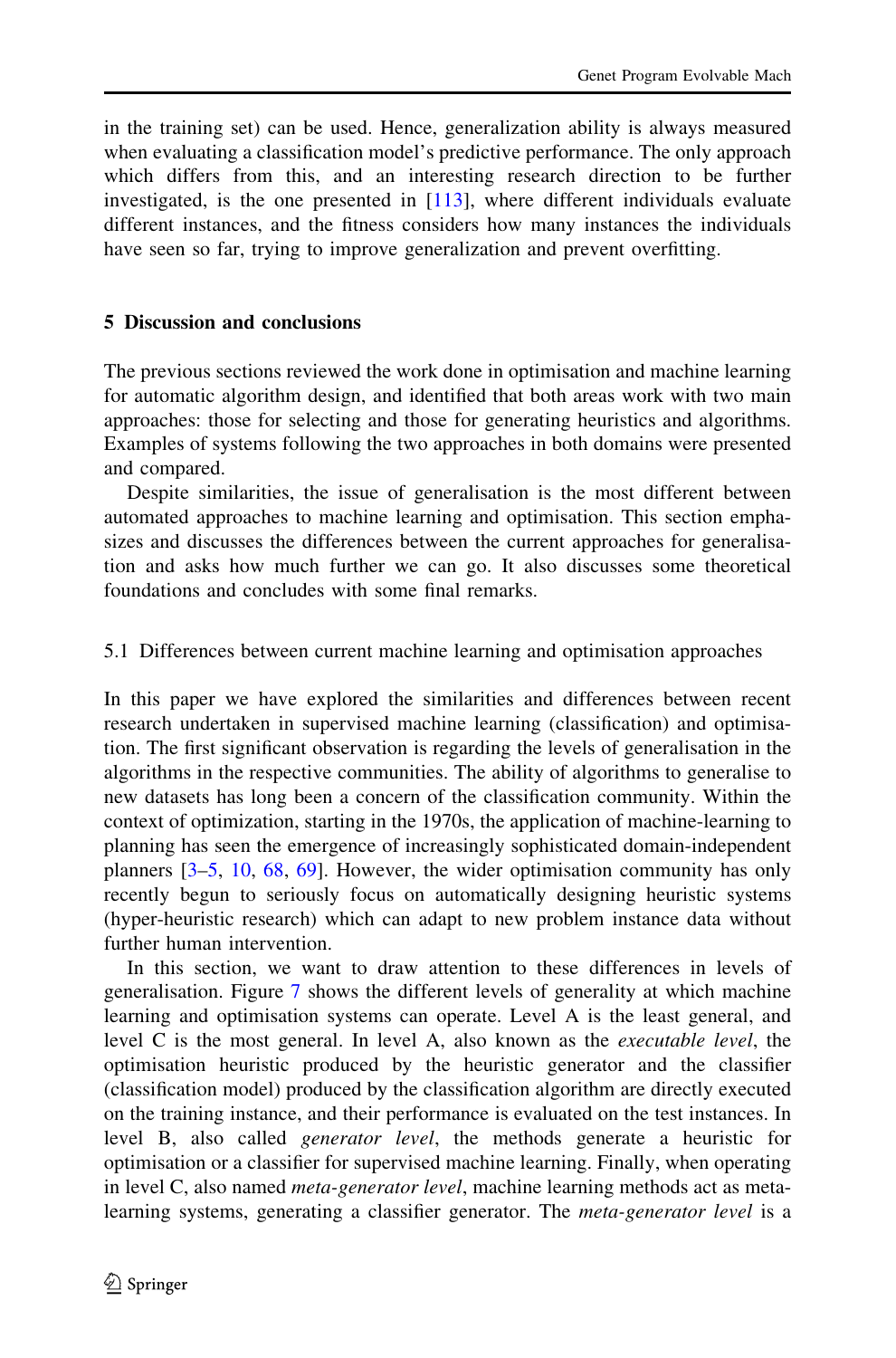<span id="page-24-0"></span>recent development, and we are aware of only two *meta-generator level* systems [[9,](#page-28-0) [86](#page-31-0), [87\]](#page-31-0).

In optimisation, a level A heuristic operates on problem instances to produce solutions. This is analogous to the case in supervised machine learning, where a classification model operates on a dataset specific to a data domain. Note that, although level A is the least general and involves both optimisation and classification, the latter requires that the model works well on new data coming from the same data domain (i.e. represented by the same set of features), which is not always required in optimisation. In level B, hyper-heuristics for optimisation automatically design heuristics, which can then operate on similar problem instances. The hyper-heuristic operates at a higher level of generality—it is a system which can automatically design specialised heuristics.

Most current classification algorithms are expected to work well over a variety of domains, and one would not generally hand-craft a classifier for a given dataset. For example, a neural network classifier would typically be automatically trained using an algorithm such as back-propagation on the target dataset, since hand-crafting a neural network is well-understood to be inefficient. This automatic training of 'level A' entities (using a classifier generator at the 'level B') has been a feature of machine learning approaches for decades. The same is not true in the optimisation community, where hyper-heuristic approaches which generate heuristics have only recently become successful, mainly due to the application of genetic programming.

Recent application of genetic programming in classification has resulted in a meta-learning system which can automatically generate new classification algorithms [\[9](#page-28-0), [87](#page-31-0)], which are in turn used to generate classifiers (classification models for the input data). This system operates at level C in Fig. 7. For example, the system can produce an algorithm for one dataset with a certain set of features, and then also produce a different algorithm for a second dataset with a different set of features. This process of algorithm generation is automated, and allows one system to operate over different problem domains.



Fig. 7 The levels of generality at which methods for automating the design of optimisation and machine learning algorithms operate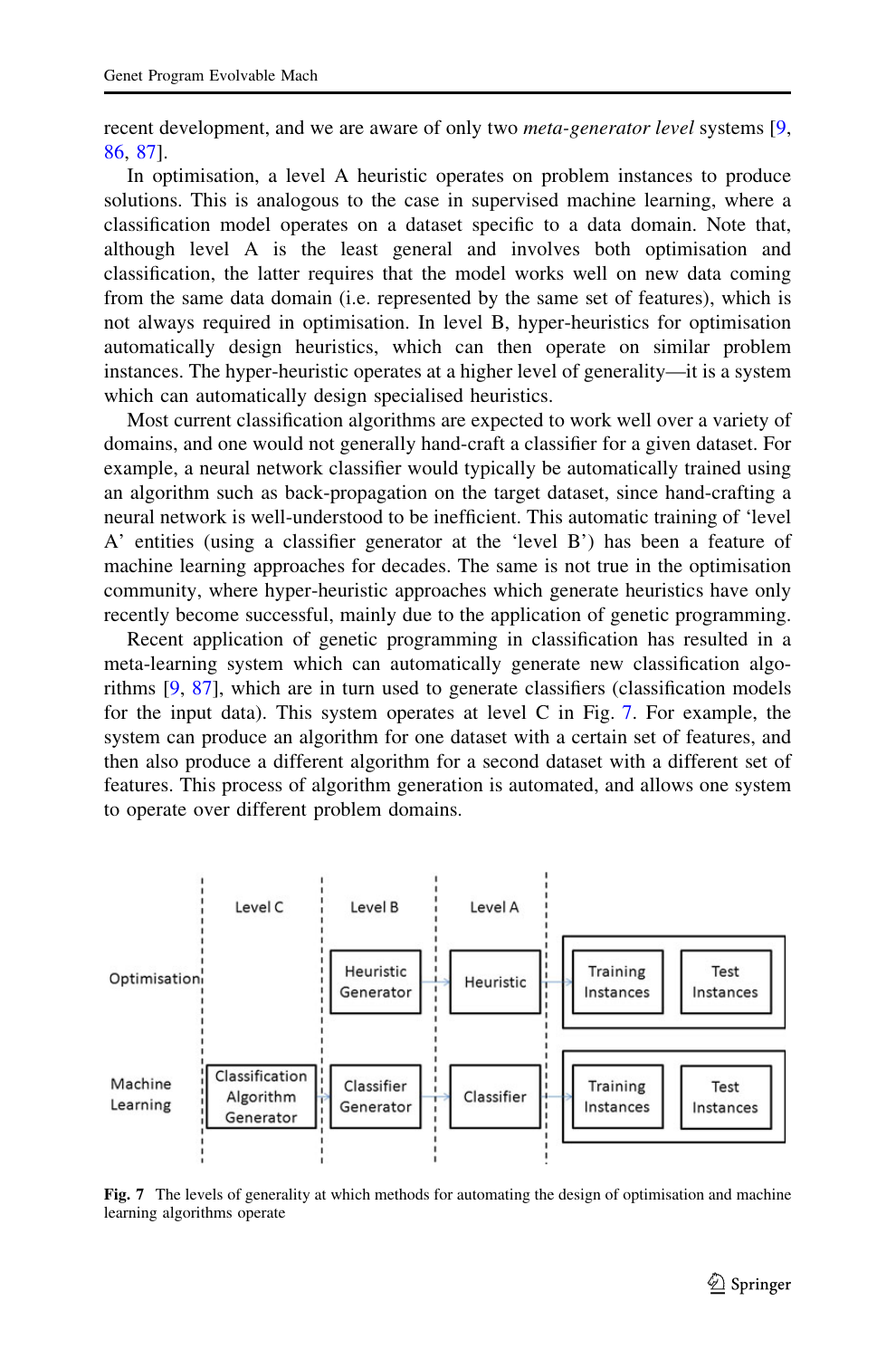## 5.2 Generalisation: future research directions

The fact that the latest machine learning research can operate at level C (in Fig. [7](#page-24-0)) means that it can operate over different datasets, from different problem domains, and even with different features. Genetic programming-based hyper-heuristics for optimisation have so far only been shown to operate at level B, meaning that one system can generate heuristics for one problem domain. We can generate a humancompetitive heuristic for 2D packing, but the same system cannot generate a heuristic for the traveling salesman problem, or for vehicle routing. To do so would require a fundamentally different set of functions and terminals, or (in the case of grammar-based genetic programming) a different grammar. Recognising this current level of generality is a key contribution of this paper, and we argue that removing this limitation on optimisation systems should be a focus of current and future research. One possible way forward is adopt one or more of the domain description languages (e.g. [[54,](#page-30-0) [72\]](#page-30-0)) (many of which have evolved from the wellknown STRIPS solver [\[44\]](#page-29-0)) that have enjoyed success in the wider Artificial Intelligence community. This would also have the added advantage of making optimization problems amenable to processing by a wider variety of problemsolving architectures than is currently the case.

If we instead consider heuristic selection (as opposed to heuristic generation), the winning algorithm of the Cross-domain Heuristic Search Challenge (CHeSC) did in fact show high generality across problem domains. It was shown that it was possible to design one hyper-heuristic that could provide good solutions to instances of six different problem domains, including two that were not seen by the hyper-heuristic designers (travelling salesman and vehicle routing). For each problem domain, a problem representation, fitness function and a set of low-level heuristics, encapsulating the domain specific components, was provided. The task of the hyper-heuristic was to intelligently select the sequence of heuristics to apply, based on their performance and characteristics. This is very different to the related goal of automatically generating the heuristics themselves, but the results of CHeSC represent the state of the art in automatic selection of algorithms for optimisation problems. Details of the challenge and the results can be found at [http://www.asap.](http://www.asap.cs.nott.ac.uk/external/chesc2011/) [cs.nott.ac.uk/external/chesc2011/](http://www.asap.cs.nott.ac.uk/external/chesc2011/), and the challenge was made possible by the use of the HyFlex framework [\[78](#page-31-0)] through which the participants developed their hyperheuristics. HyFlex is available for future research at the CHeSC website, allowing comparison with the competition results.

Another point that needs to be explored is how to make the algorithm even less dependent on the human designer, making him/her less responsible for the definition of a set of pre-defined functions, increasing even more the level of generality.

## 5.3 Challenges relating to datasets and training

When we talk about using various datasets for training and testing in the context of the automatic design of classification algorithms, there are a lot of public repositories to be explored, such as the one maintained by the University of California Irvine (UCI) [\[47](#page-29-0)], or the huge amounts of bioinformatics data freely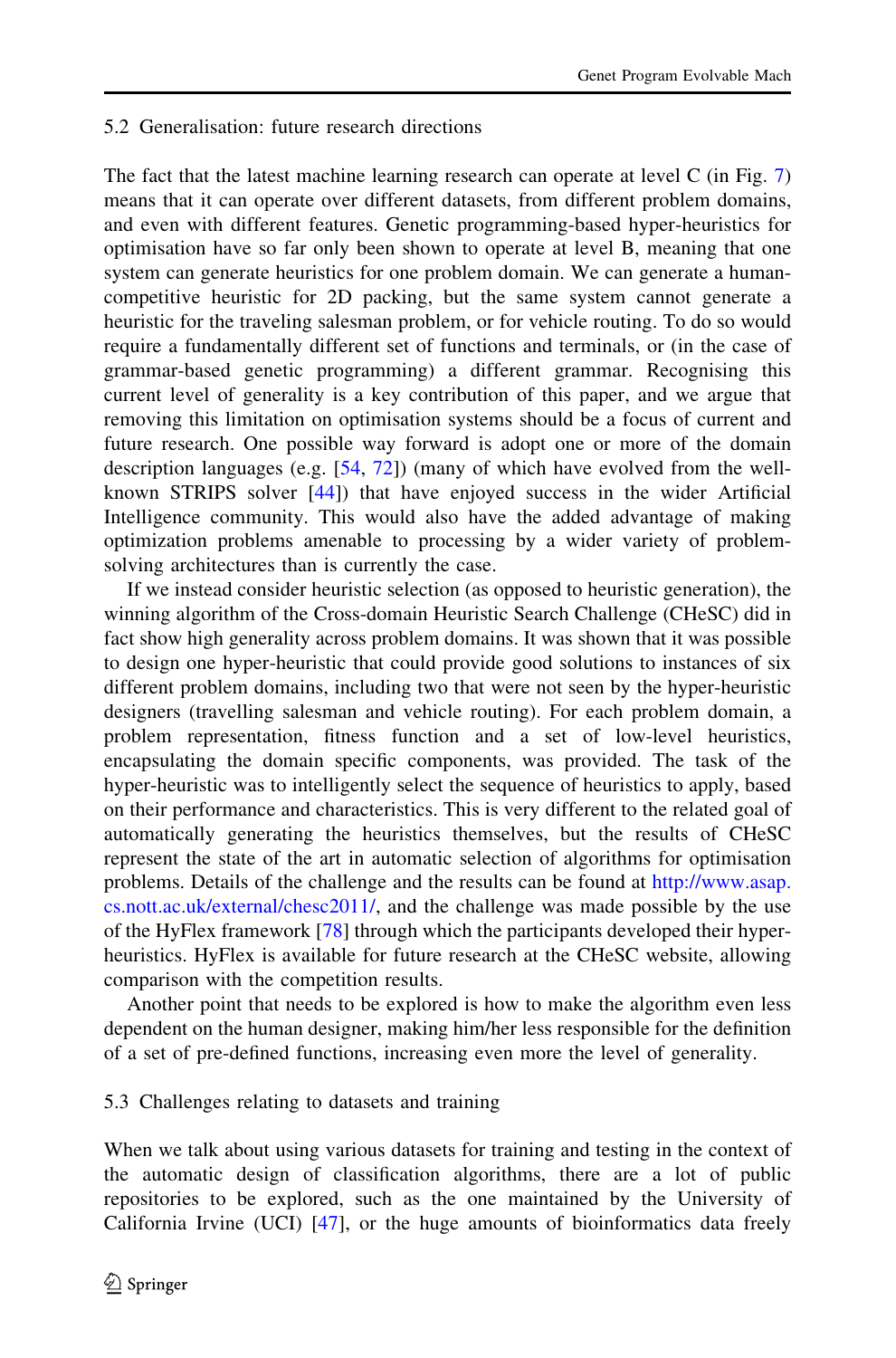available on the Web. The same is not always true in optimisation tasks. In order to obtain a number of instances large enough for training and test purposes, the use of problem-instance generators might be necessary.

The use of many datasets as a training set also raises problems of performance, as each individual in the population must be tested on the training data. This problem is related to both the number and size of the training data. In the case of machine learning, research on intelligent sampling methods [\[34](#page-29-0), [67](#page-30-0)] might be necessary to enable the use of the methods. This problem has been already explored in other contexts, such as selecting a subset of instances for the user to label or reducing data sets for evolutionary algorithms fitness computation, and some such wellunderstood methods could certainly be applied.

Alternative strategies can be used to reduce the time spent on fitness computation while improving the generalization of the solutions. In  $[42]$  $[42]$  $[42]$ , for example, the available instances are divided into groups according to their level of difficulty. Initially, solutions are evaluated using easy instances and, as the solutions get better, the initial instances are replaced by harder ones. Terashima-Marin et al. [\[113](#page-32-0)], in contrast, evaluates different solutions using different subsets of instances, and the fitness of individuals take into account how many instances they have seen so far.

However, even if algorithm generators take a considerable amount of time to run, it is important to remember that this time would probably still be a small fraction of the time taken by the human-designer of a new algorithm. Furthermore, when the focus is on automatically designing heuristics/algorithms that are robust across many different types of datasets, constructing new heuristics or algorithms would not be a task frequently performed, as the intention is that the generated algorithms will be reused.

#### 5.4 Foundational studies

Thus far, little progress has been made in enhancing our theoretical understanding of hyper-heuristics and the automated design of algorithms. The theoretical study of the run-time and convergence properties of algorithms that explore the complex search spaces of algorithms/heuristics seems far from feasible. One direction that does seem promising is to study the structure of the search space of heuristics/ algorithms. The approaches explored in this article generally involve searching in multiple spaces simultaneously. An additional question is then how the different search spaces interact.

Analysis of the heuristic search spaces in hyper-heuristics for educational timetabling and production scheduling [[79,](#page-31-0) [80](#page-31-0)] revealed common features, viz. (i) a 'big-valley' structure in which the cost of local optima and their distances to the global optimum (best-known solution) are correlated; (ii) the presence of a large number of distinct local optima, many of them of low quality; and (iii) the existence of plateaus (neutrality): many different local optima are located at the same level in the search (i.e. have the same value). It remains to be seen whether such features occur in other heuristic search spaces. In these studies, the heuristic search space is generally smaller in size (when compared to the solution space). With respect to the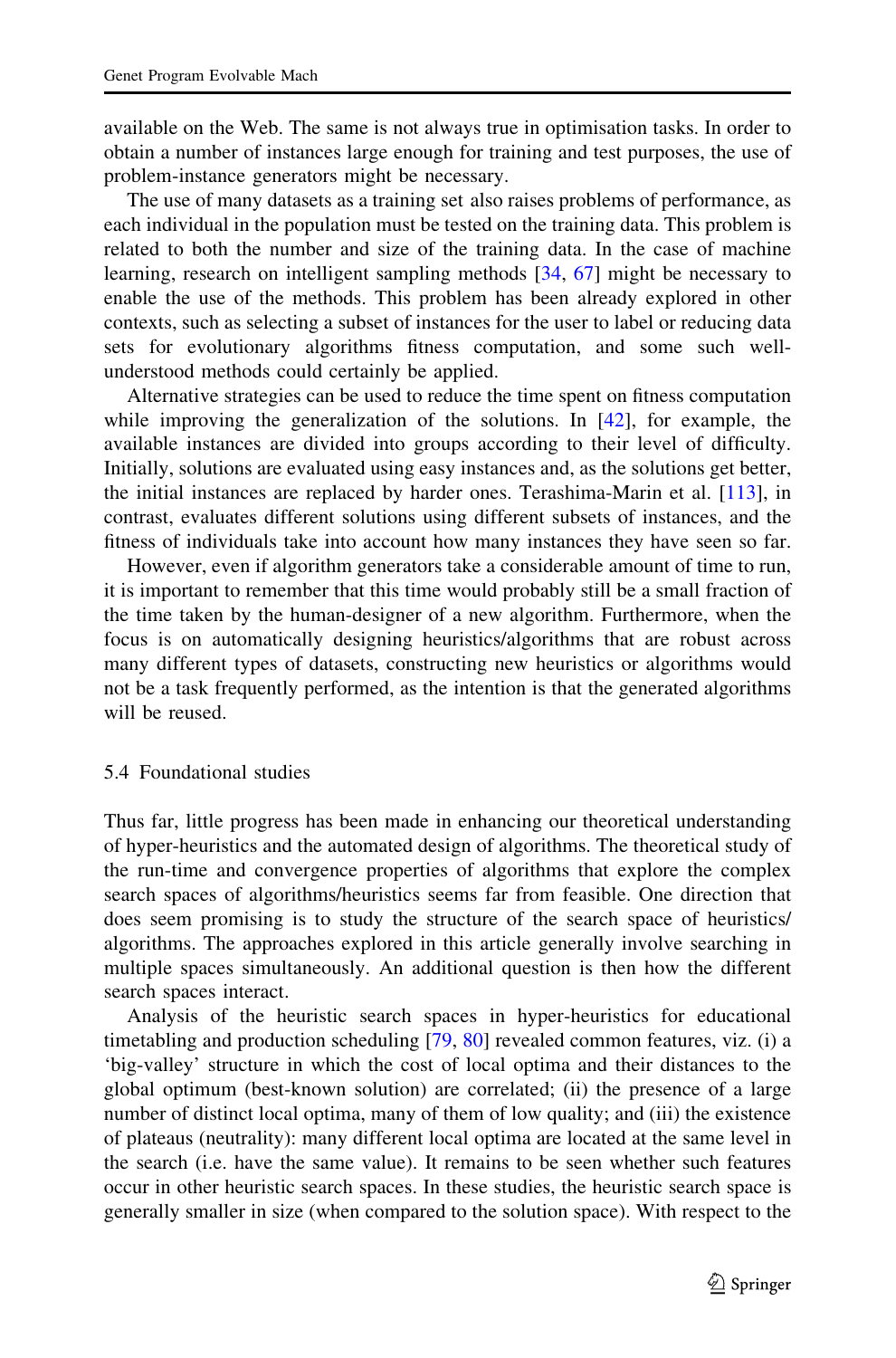<span id="page-27-0"></span>mapping between the two spaces; the heuristic search space seems to cover only a subset of the solution search space (but well distributed areas) [\[91](#page-31-0)].

Finally, since genetic programming is an important technique in the approaches explored in this article, the theoretical studies in this area are of relevance [[89\]](#page-31-0).

#### 5.5 Final remarks

This paper focused on the automatic design of optimisation and supervised machine learning (classification) methods. Many real-world problems can be modeled as optimisation or classification problems, so the issues discussed here are widely relevant. However, other domains, such as bioinformatics, control, constraint programming and games have already investigated forms of both automated algorithm/heuristic selection and generation [5, [41](#page-29-0), [74](#page-30-0), [90\]](#page-31-0). We argue that algorithm/heuristics selection and generation are crucial for all types of domains in which many methods and/or parameters are available, but no clear methodology or criteria for choosing them are available.

Our discussion concentrated on the role of genetic programming and evolutionary algorithms as a methodology for designing algorithms/heuristics, although some of the case studies discussed involved other methods such as neural networks and other metaheuristics. We believe that the representation power offered by different types of genetic programming system makes them a suitable methodology. However, the exploration of other techniques is also a direction worth pursuing.

Optimisation and classification are generally considered as to be distinct. However, while the problem types and methods are different, the meta-learning and hyper-heuristic methodologies discussed in this paper share a focus on automatic design of heuristic methods. Comparing and contrasting the various approaches in this paper will hopefully lead to closer collaboration and significant research progress.

Acknowledgments G. L. Pappa, A. A. Freitas, J. Woodward and J. Swan would like to thank the 2011 GECCO's workshop organizers for putting them in contact. G. L. Pappa was partially supported by CNPq, CAPES and FAPEMIG, all Brazilian Research Agencies. G. Ochoa and J. Swan were supported by UK Research Council EPSRC, grants EP/F033214/1 and EP/D061571/1. J. Wooward was supported by UK Research Council EPSRC, grant EP/J017515/1. A.A. Freitas was partially supported by UK Research Council EPSRC, grant EP/H020217/1.

#### References

- 1. C. Adami, T.C. Brown, Evolutionary learning in the 2d artificial life system avida. in Artificial Life IV, ed. by R.A. Brooks, P. Maes (MIT Press, Cambridge, 1994), pp. 377–381
- 2. D.W. Aha, Generalizing from case studies: A case study. in Proceedings of the Ninth International Conference on Machine Learning. (Morgan Kaufmann, Burlington, 1992), pp. 1–10
- 3. R. Aler, D. Borrajo, P. Isasi, Evolving heuristics for planning. in Lecture Notes in Computer Science. (1998)
- 4. R. Aler, D. Borrajo, P. Isasi, Learning to solve planning problems efficiently by means of genetic programming. Evol. Comput. 9(4), 387–420 (2001)
- 5. R. Aler, D. Borrajo, P. Isasi, Using genetic programming to learn and improve control knowledge. Artif. Intell. 141(1-2), 2956 (2002)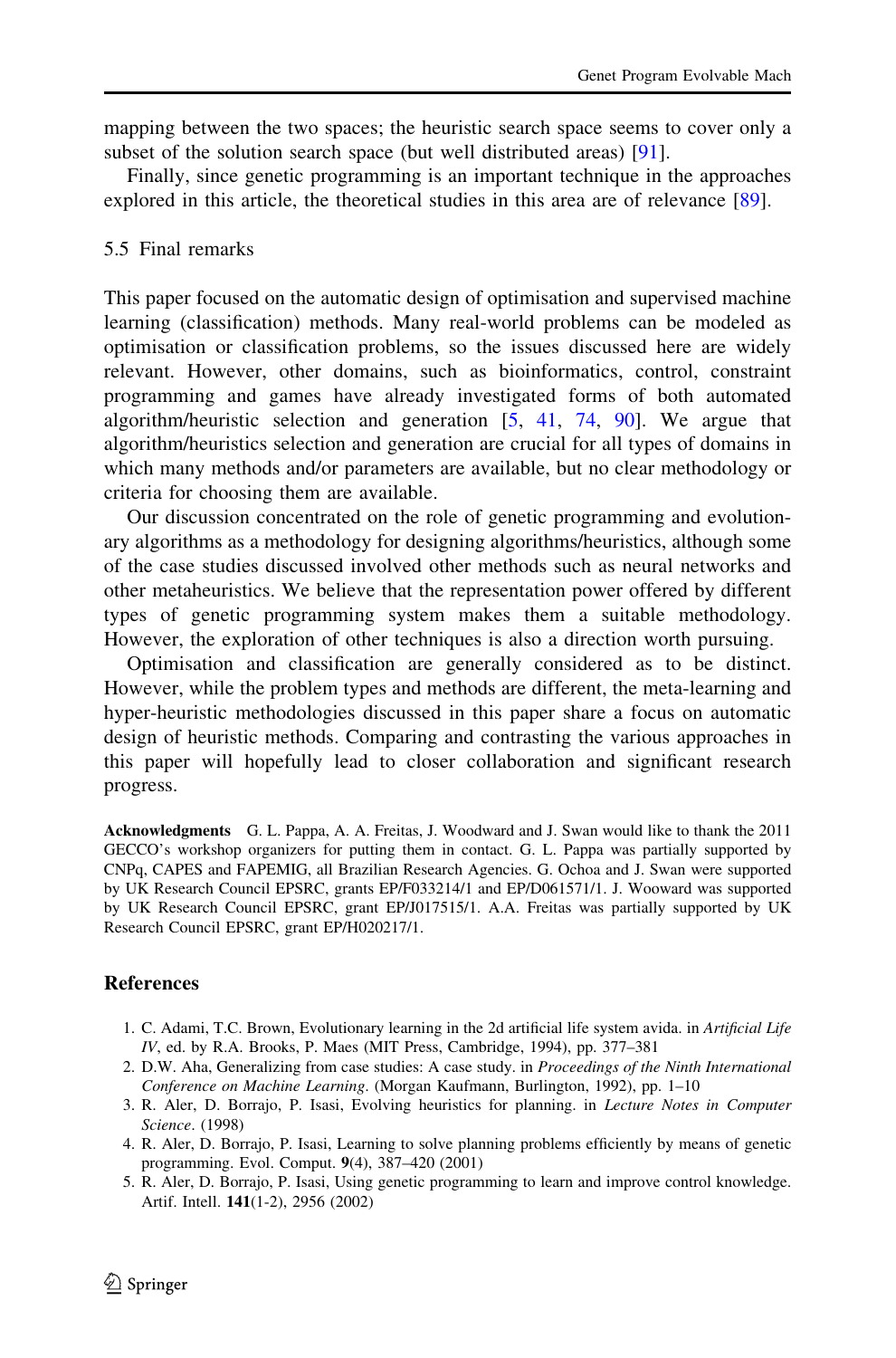- <span id="page-28-0"></span>6. P.J. Angeline, Adaptive and self-adaptive evolutionary computations. in Computational Intelligence: A Dynamic Systems Perspective. (IEEE Press, New York, 1995), pp. 152–163
- 7. T. Bäck, An overview of parameter control methods by self-adaption in evolutionary algorithms. Fundam. Inf. 35(1-4), 51–66 (1998)
- 8. W. Banzhaf, P. Nordin, R.E. Keller, F.D. Francone, Genetic Programming: An Introduction; On the Automatic Evolution of Computer Programs and its Applications. (Morgan Kaufmann, San Francisco, 1998)
- 9. R.C. Barros, M.P. Basgalupp, A.C. de Carvalho, A.A. Freitas, A hyper-heuristic evolutionary algorithm for automatically designing decision-tree algorithms. in *Proceedings of the fourteenth* international conference on Genetic and evolutionary computation conference, GECCO '12. (2012), pp. 1237–1244
- 10. D. Borrajo, M. Veloso, Lazy incremental learning of control knowledge for efficiently obtaining quality plans. AI Rev. J. Spec. Issue Lazy Learn. 11, 371–405 (1996)
- 11. P. Brazdil, C. Giraud-Carrier, C. Soares, R. Vilalta, Metalearning: Applications to Data Mining. (Springer, Berlin, 2008)
- 12. P.B. Brazdil, C. Soares, J.P. Da Costa, Ranking learning algorithms: using ibl and meta-learning on accuracy and time results. Mach. Learn. 50(3), 251–277 (2003)
- 13. L. Breiman, Bagging predictors. Mach. Learn. 24, 123–140 (1996)
- 14. E.K. Burke, E. Hart, G. Kendall, J. Newall, P. Ross, S. Schulenburg, Hyper-heuristics: an emerging direction in modern search technology. in Handbook of Metaheuristics, ed. by F. Glover, G. Kochenberger (Kluwer, Dordrecht, 2003), pp. 457–474
- 15. E.K. Burke, M. Hyde, G. Kendall, G. Ochoa, E. Ozcan, J. Woodward, Exploring hyper-heuristic methodologies with genetic programming. in Computational Intelligence: Collaboration, Fusion and Emergence, Intelligent Systems Reference Library. ed. by C. Mumford, L. Jain (Springer, Berlin, 2009), pp. 177–201
- 16. E.K. Burke, M. Hyde, G. Kendall, G. Ochoa, E. Ozcan, J. Woodward, Handbook of Metaheuristics, International Series in Operations Research & Management Science, vol. 146, chap. A Classification of Hyper-heuristic Approaches. (Springer 2010), Chapter 15, pp. 449–468
- 17. E.K. Burke, M. Hyde, G. Kendall, J. Woodward, Automatic heuristic generation with genetic programming: evolving a jack-of-all-trades or a master of one. in Proceedings of the Genetic and Evolutionary Computation Conference (GECCO 2007). (London, UK 2007), pp. 1559–1565
- 18. E.K. Burke, M.R. Hyde, G. Kendall, Grammatical evolution of local search heuristics. IEEE Transactions on Evolutionary Computation 16(3), 406–417 (2012)
- 19. E.K. Burke, M.R. Hyde, G. Kendall, J. Woodward, A genetic programming hyper-heuristic approach for evolving two dimensional strip packing heuristics. IEEE Transactions on Evolutionary Computation 14(6), 942–958 (2010)
- 20. E.K. Burke, M.R. Hyde, G. Kendall, J. Woodward, Automating the packing heuristic design process with genetic programming. Evol. Comput. 20(1), 63–89 (2012)
- 21. E.K. Burke, G. Kendall, J.D. Landa-Silva, R. O'Brien, E. Soubeiga, An ant algorithm hyperheuristic for the project presentation scheduling problem. in Proceedings of the 2005 IEEE Congress on Evolutionary Computation, vol. 3. (2005), pp. 2263–2270
- 22. E.K. Burke, G. Kendall, E. Soubeiga, A tabu-search hyperheuristic for timetabling and rostering. J. Heuristics 9(6), 451–470 (2003)
- 23. E.K. Burke, B. McCollum, A. Meisels, S. Petrovic, R. Qu, A graph-based hyper-heuristic for educational timetabling problems. Eur. J. Oper. Res. 176, 177–192 (2007)
- 24. E.K. Burke, S. Petrovic, R. Qu, Case based heuristic selection for timetabling problems. J. Sched. 9(2), 115–132 (2006)
- 25. J. Cano-Belmán, R. Ríos-Mercado, J. Bautista, A scatter search based hyper-heuristic for sequencing a mixed-model assembly line. J. Heuristics 16, 749–770 (2010)
- 26. E. Cantu-Paz, C. Kamath, An empirical comparison of combinations of evolutionary algorithms and neural networks for classification problems. IEEE Trans. Syst. Man Cybern. Part B Cybern. 35(5), 915–927 (2005)
- 27. K. Chakhlevitch, P.I. Cowling, Hyperheuristics: Recent developments. in Adaptive and Multilevel Metaheuristics Studies in Computational Intelligence, vol. 136, ed. by C. Cotta, M. Sevaux, K. Sörensen (Springer, Berlin, 2008), pp. 3–29
- 28. A. Chandra, X. Yao, Ensemble learning using multi-objective evolutionary algorithms. J Math. Model. Algorithms 5, 417–445 (2006)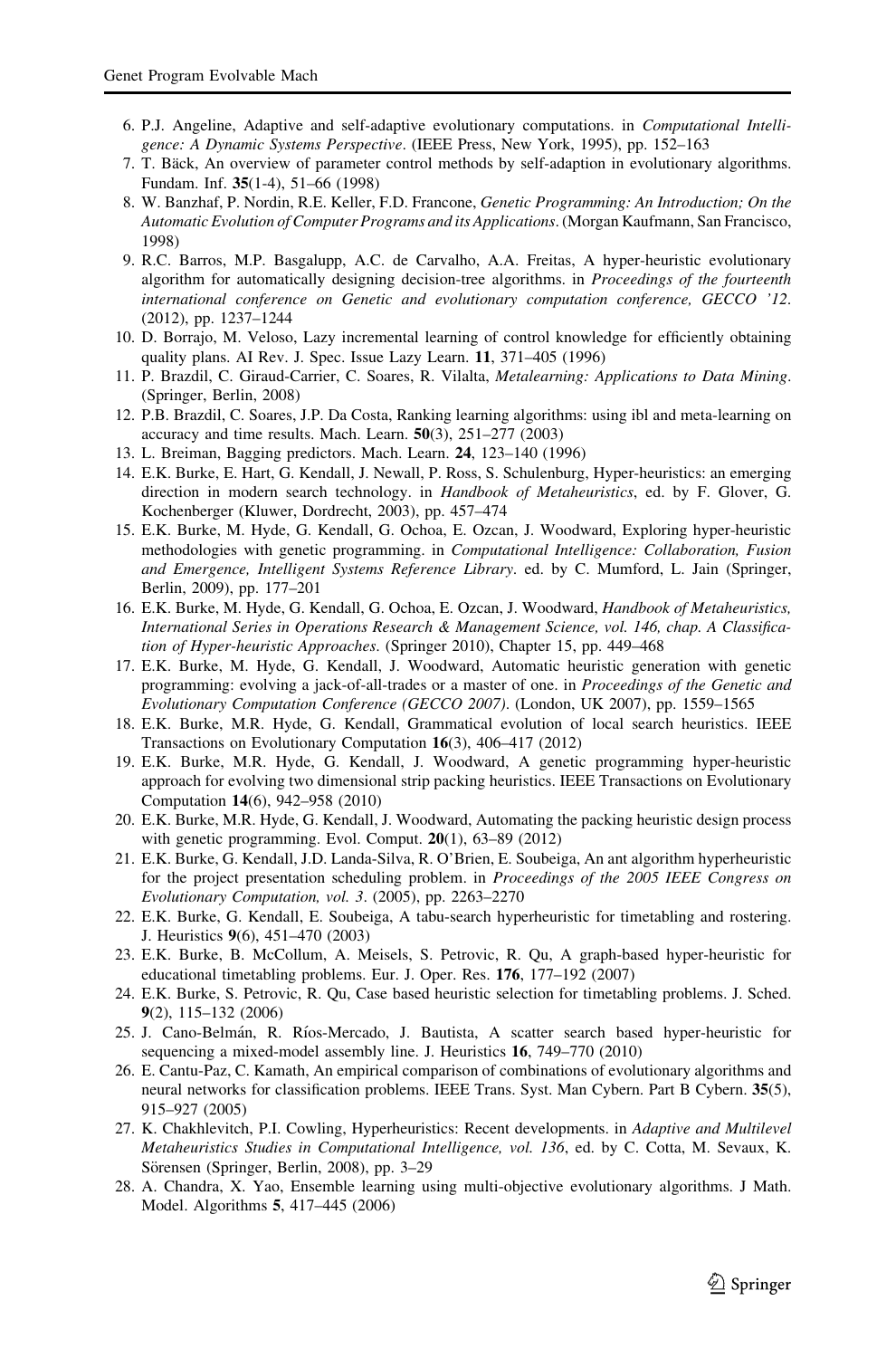- <span id="page-29-0"></span>29. P.C. Chen, G. Kendall, G. Vanden Berghe, An ant based hyper-heuristic for the travelling tournament problem. in Proceedings of IEEE Symposium of Computational Intelligence in Scheduling (CISched 2007), (2007), pp. 19–26
- 30. P. Cowling, G. Kendall, E. Soubeiga, A hyperheuristic approach for scheduling a sales summit. in Selected Papers of the Third International Conference on the Practice And Theory of Automated Timetabling, PATAT 2000, LNCS (Springer, Konstanz, Germany, 2000), pp. 176–190
- 31. P. Cowling, G. Kendall, E. Soubeiga, A hyperheuristic approach for scheduling a sales summit. in Selected Papers of the Third International Conference on the Practice And Theory of Automated Timetabling, PATAT 2000 (Springer, Berlin, 2001), pp. 176–190
- 32. L. Cruz-Reyes, C. Gómez-Santillán, J. Pérez-Ortega, V. Landero, M. Quiroz, A. Ochoa, Intelligent Systems, chap. Algorithm Selection: From Meta-Learning to Hyper-Heuristics. (InTech, 2012), pp. 77–102
- 33. A. Cuesta-Cañada, L. Garrido, H. Terashima-Marin, Building hyper-heuristics through ant colony optimization for the 2d bin packing problem. in Knowledge-Based Intelligent Information and Engineering Systems. ed. by R. Khosla, R. Howlett, L. Jain (Springer, Berlin, 2005), p. 907
- 34. R. Curry, P. Lichodzijewski, M. Heywood, Scaling genetic programming to large datasets using hierarchical dynamic subset selection. IEEE Trans. Syst. Man Cybern. Part B Cybern. 37(4), 1065–1073 (2007)
- 35. C. Dimopoulos, A.M.S. Zalzala, Investigating the use of genetic programming for a classic onemachine scheduling problem. Adv. Eng. Softw. 32(6), 489–498 (2001)
- 36. L.S. Diosan, M. Oltean, Evolving evolutionary algorithms using evolutionary algorithms. in Proceedings of the 2007 GECCO conference companion on Genetic and evolutionary computation, GECCO '07. (New York, NY, USA, 2007), pp. 2442–2449
- 37. K.A. Dowsland, E. Soubeiga, E.K. Burke, A simulated annealing hyper-heuristic for determining shipper sizes. Eur. J. Oper. Res. 179(3), 759–774 (2007)
- 38. B. Edmonds, Meta-genetic programming: Co-evolving the operators of variation. Tech. rep., Centre for Policy Modelling, Manchester Metropolitan University (1998)
- 39. B. Edmonds, Meta-genetic programming: Co-evolving the operators of variation. Turk. J. Elec. Engin. 9(1), 13–29 (2001)
- 40. A.E. Eiben, Z. Michalewicz, M. Schoenauer, J.E. Smith, Parameter control in evolutionary algorithms. IEEE Trans. Evol. Comput. 2(3), 124–141 (1999)
- 41. A. Elyasaf, A. Hauptman, M. Sipper, Ga-freecell: evolving solvers for the game of freecell. in Proceedings of the 13th annual conference on Genetic and evolutionary computation, GECCO '11. (ACM, New York, NY, USA, 2011), pp. 1931–1938
- 42. A. Elyasaf, A. Hauptman, M. Sipper, Evolutionary design of freecell solvers. IEEE Trans. Comput. Intell. AI Games 4(4), 270–281 (2012)
- 43. H.L. Fang, P. Ross, D. Corne, A promising genetic algorithm approach to job shop scheduling, rescheduling, and open-shop scheduling problems. in 5th International Conference on Genetic Algorithms ed. by S. Forrest (Morgan Kaufmann, San Mateo, 1993), pp. 375–382
- 44. R. Fikes, N.J. Nilsson, Strips: a new approach to the application of theorem proving to problem solving. in IJCAI. (1971), pp. 608–620
- 45. H. Fisher, G.L. Thompson, Probabilistic learning combinations of local job-shop scheduling rules. in Industrial Scheduling, ed. by J.F. Muth, G.L. Thompson (Prentice-Hall, Inc, New Jersey, 1963), pp. 225–251
- 46. D. Floreano, P. Durr, C. Mattiussi, Neuroevolution: from architectures to learning. Evol. Intel. 1, 47–62 (2008)
- 47. A. Frank, A. Asuncion, UCI machine learning repository (2010). <http://archive.ics.uci.edu/ml>
- 48. P.W. Frey, D.J. Slate, Letter recognition using holland-style adaptive classifiers. Mach. Learn. 6, 161–182 (1991)
- 49. A.S. Fukunaga, Automated discovery of local search heuristics for satisfiability testing. Evol. Comput. 16(1), 31–61 (2008)
- 50. M.R. Garey, D.S. Johnson, Computers and Intractability: A Guide to the theory of NP-Completeness. (W.H. Freeman and Company, San Fransisco, 1979)
- 51. P. Garrido, M. Riff, Dvrp: A hard dynamic combinatorial optimisation problem tackled by an evolutionary hyper-heuristic. J. Heuristics 16, 795–834 (2010)
- 52. C.D. Geiger, R. Uzsoy, H. Aytug, Rapid modeling and discovery of priority dispatching rules: An autonomous learning approach. J. Sched. 9(1), 7–34 (2006)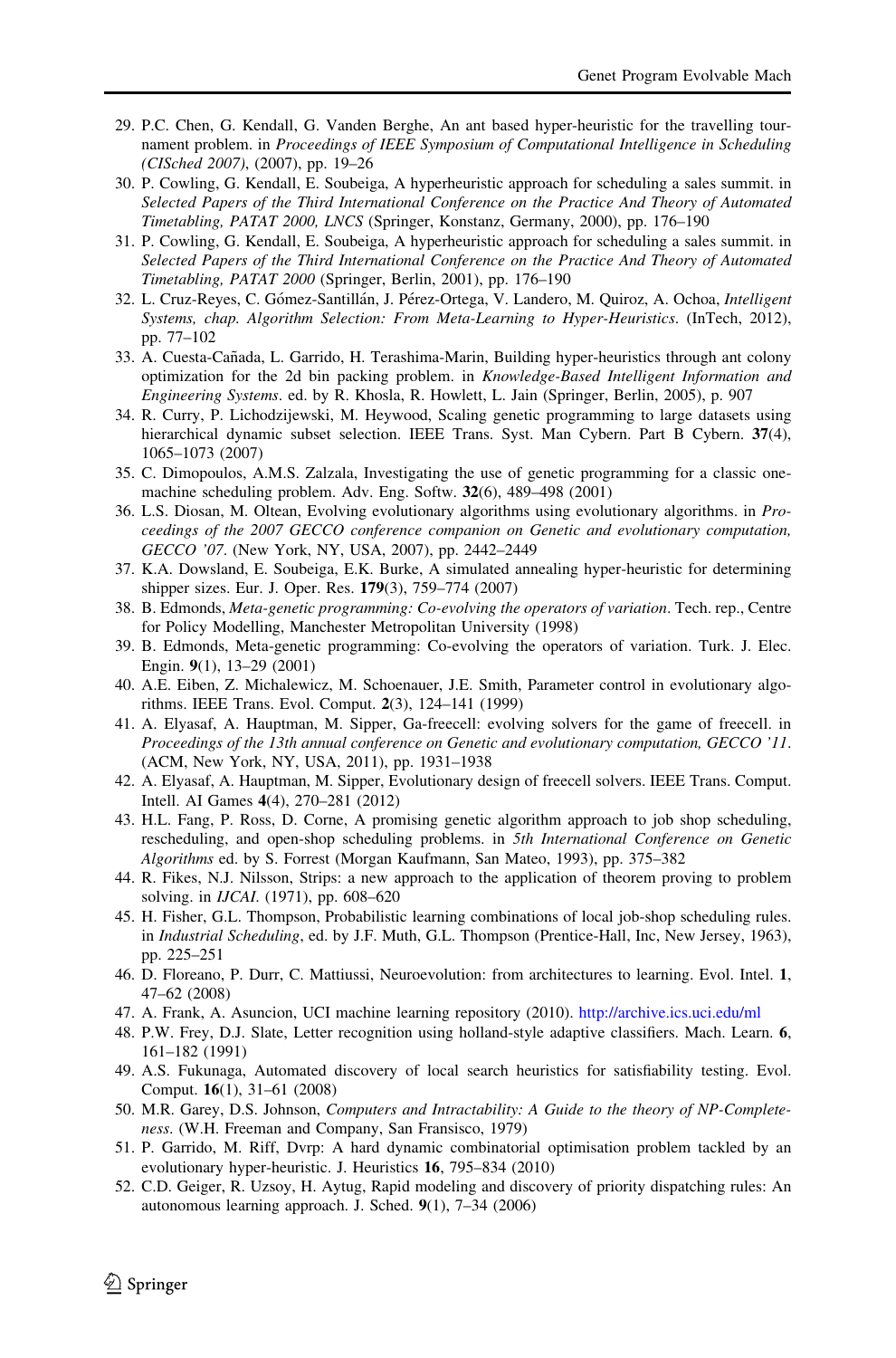- <span id="page-30-0"></span>53. L. Georgiou, W.J. Teahan, jGE: a java implementation of grammatical evolution. in Proceedings of the 10th WSEAS International Conference on Systems. (World Scientific and Engineering Academy and Society (WSEAS), 2006), pp. 410–415
- 54. M. Ghallab, C.K. Isi, S. Penberthy, D.E. Smith, Y. Sun, D. Weld, PDDL The Planning Domain Definition Language. Tech. Rep. CVC TR-98-003/DCS TR-1165, Yale Center for Computational Vision and Control (1998)
- 55. F. Glover, Future paths for integer programming and links to artificial intelligence. Comput. Opert. Res. 13(5), 533–549 (1986)
- 56. H.J. Goldsby, B.H. Cheng, Avida-mde: a digital evolution approach to generating models of adaptive software behavior. in Proceedings of the 10th Annual Conference on Genetic and Evolutionary Computation, GECCO '08 (2008), pp. 1751–1758
- 57. J. Gratch, S. Chien, Adaptive problem-solving for large-scale scheduling problems: a case study. J. Artif. Intel. Res. 4, 365–396 (1996)
- 58. J. Grefenstette, Optimization of control parameters for genetic algorithms. IEEE Trans. Syst. Man Cybern. 16(1), 122–128 (1986)
- 59. J.J. Grefenstette, Optimization of control parameters for genetic algorithms. IEEE Trans. Syst. Man Cybern. SMC-16(1), 122–128 (1986)
- 60. A. Hauptman, A. Elyasaf, M. Sipper, A. Karmon, Gp-rush: using genetic programming to evolve solversforthe rushhour puzzle. in Genetic and evolutionary computation (GECCO 2009). (ACM, 2009), pp. 955–962
- 61. M.R. Hyde, E.K. Burke, G. Kendall, Automated code generation by local search. J. Oper. Res. Soc. (2012). doi:[10.1057/jors.2012.149](http://dx.doi.org/10.1057/jors.2012.149)
- 62. A. Keles¸, A. Yayimli, A.C. Uyar, Ant based hyper heuristic for physical impairment aware routing and wavelength assignment. in Proceedings of the 33rd IEEE conference on Sarnoff. (Piscataway, NJ, USA, 2010), pp. 90–94
- 63. Y. Kodratoff, D. Sleeman, M. Uszynski, K. Causse, S. Craw, Building a machine learning toolbox. in Enhancing the Knowledge Engineering Process, ed. by Steels L., Lepape (1992), pp. 81–108
- 64. J.R. Koza, Genetic Programming: On the Programming of Computers by the Means of Natural Selection. (The MIT Press, Massachusetts, 1992)
- 65. O. Kramer, Evolutionary self-adaptation: a survey of operators and strategy parameters. Evol. Intel. 3, 51–65 (2010)
- 66. N. Krasnogor, S. Gustafson, A study on the use of ''self-generation'' in memetic algorithms. Nat. Comput. 3(1), 53–76 (2004)
- 67. C.W.G. Lasarczyk, P. Dittrich, J.C.F. Bioinformatics, W. Banzhaf, Dynamic subset selection based on a fitness case topology. Evol. Comput. 12, 223–242 (2004)
- 68. J. Levine, D. Humphreys (2003) Learning action strategies for planning domains using genetic programming. in EvoWorkshops. (2003), pp. 684–695
- 69. J. Levine, H. Westerberg, M. Galea, D. Humphreys, Evolutionary-based learning of generalised policies for ai planning domains. in *Proceedings of the 11th Annual Conference on Genetic and* Evolutionary Computation, GECCO '09. (ACM, New York, 2009), pp. 1195–1202
- 70. K. Leyton-Brown, E. Nudelman, Y. Shoham, Learning the empirical hardness of optimization problems: The case of combinatorial auctions. in Principles and Practice of Constraint Programming - CP 2002, Lecture Notes in Computer Science, vol. 2470, ed. by P. Van Hentenryck (Springer, Berlin, 2002), pp. 91–100
- 71. J. Maturana, F. Lardeux, F. Saubion, Autonomous operator management for evolutionary algorithms. J. Heuristics 16, 881–909 (2010)
- 72. D.V. McDermott, Pddl2.1 the art of the possible? commentary on fox and long. J. Artif. Intell. Res. (JAIR) 20, 145–148 (2003)
- 73. D. Michie, D. Spiegelhalter, C. Taylor (eds), Machine Learning, Neural and Statistical Classification. (Ellis Horwood, Chichester, 1994)
- 74. S. Minton, Automatically configuring constraint satisfaction problems: a case study. Constraints 1(1), 7–43 (1996)
- 75. T. Mitchell, Machine Learning (Mcgraw-Hill International Edit), 1st edn. (McGraw-Hill Education, New York, (ISE Editions), 1997)
- 76. A.Y. Ng, Preventing overfitting of cross-validation data. in Proceedings of the Fourteenth International Conference on Machine Learning, ICML '97. (Morgan Kaufmann Publishers Inc., San Francisco, CA, USA, 1997), pp. 245–253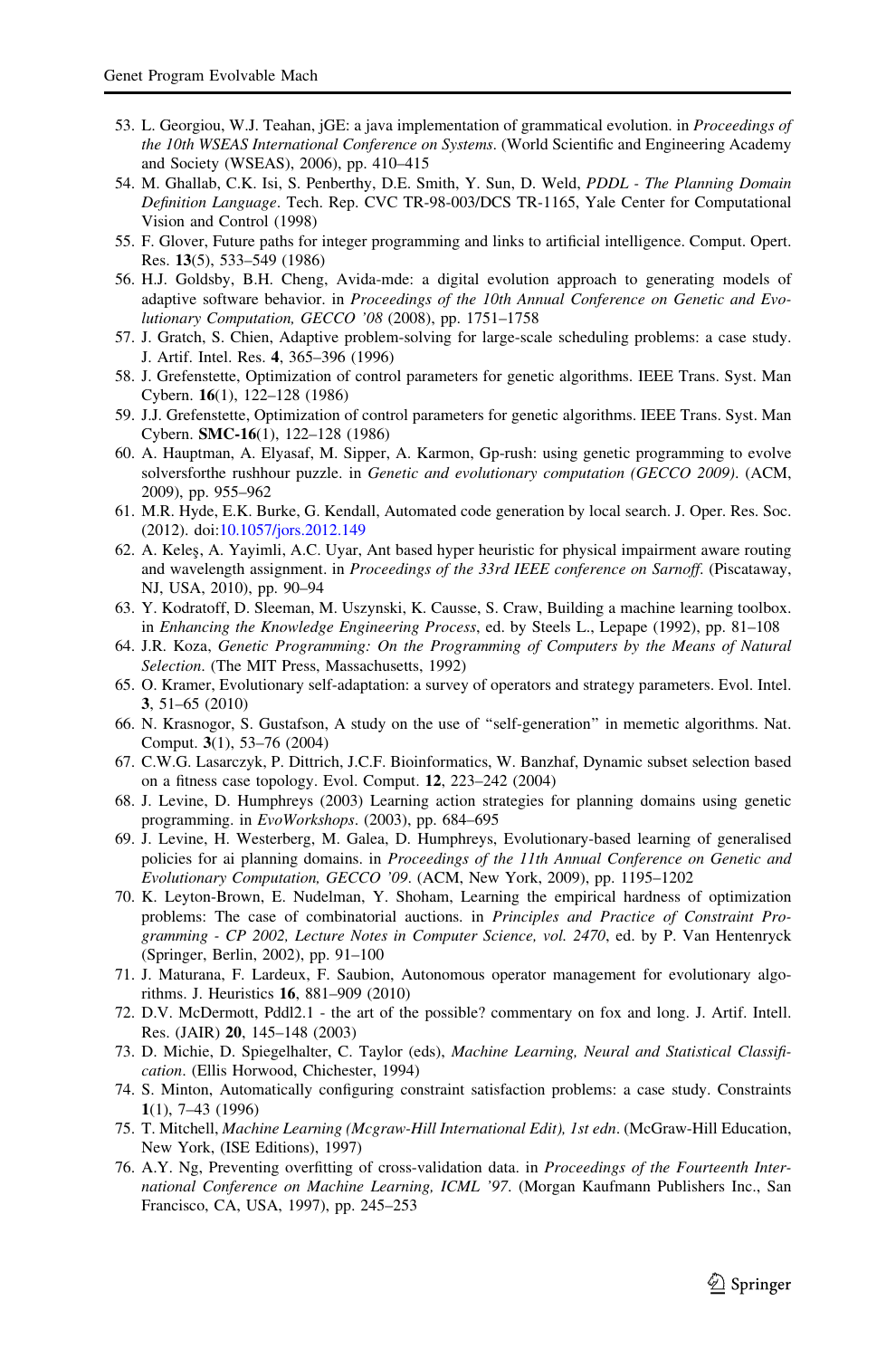- <span id="page-31-0"></span>77. M. Nicolau, libGE: Grammatical evolution library for  $c++$ . Available from: [http://waldo.](http://waldo.csisdmz.ul.ie/libGE) [csisdmz.ul.ie/libGE](http://waldo.csisdmz.ul.ie/libGE) (2006)
- 78. G. Ochoa, M. Hyde, T. Curtois, J. Vazquez-Rodriguez, J. Walker, M. Gendreau, G. Kendall, B. McCollum, A. Parkes, S. Petrovic, E. Burke, HyFlex: A Benchmark Framework for Cross-domain Heuristic Search 7245, 136–147 (2012)
- 79. G. Ochoa, R. Qu, E.K. Burke, Analyzing the landscape of a graph based hyper-heuristic for timetabling problems. in Proceedings of Genetic and Evolutionary Computation Conference (GECCO 2009). (Montreal, Canada, 2009)
- 80. G. Ochoa, J.A. Váquez-Rodríguez, S. Petrovic, E.K. Burke, Dispatching rules for production scheduling: a hyper-heuristic landscape analysis. in *Proceedings of the IEEE Congress on Evolu*tionary Computation (CEC 2009). (Montreal, Norway, 2009)
- 81. G. Ochoa, J. Walker, M. Hyde, T. Curtois, Adaptive evolutionary algorithms and extensions to the hyflex hyper-heuristic framework. in Parallel Problem Solving from Nature - PPSN 2012, vol. 7492. (Springer, Berlin, 2012), pp. 418–427
- 82. C. Ofria, C.O. Wilke, Avida: A software platform for research in computational evolutionary biology. Artif. Life 10(2), 191–229 (2004)
- 83. M. Oltean, Evolving evolutionary algorithms using linear genetic programming. Evol. Comput. 13, 387–410 (2005)
- 84. M. O'Neill, E. Hemberg, C. Gilligan, E. Bartley, J. McDermott, A. Brabazon, GEVA: Grammatical evolution in Java. SIGEVOlution 3(2), (2008)
- 85. E. Özcan, B. Bilgin, E.E. Korkmaz, A comprehensive analysis of hyper-heuristics. Intell. Data Anal. 12(1), 3–23 (2008)
- 86. G.L. Pappa, A.A. Freitas, Automatically evolving rule induction algorithms tailored to the prediction of postsynaptic activity in proteins. Intell. Data Anal. 13(2), 243–259 (2009)
- 87. G.L. Pappa, A.A. Freitas, Automating the Design of Data Mining Algorithms: An Evolutionary Computation Approach. (Springer, Berlin, 2009)
- 88. D. Pisinger, S. Ropke, A general heuristic for vehicle routing problems. Comput. Oper. Res. 34, 2403–2435 (2007)
- 89. R. Poli, L. Vanneschi, W.B. Langdon, N.F. McPhee, Theoretical results in genetic programming: the next ten years? Genet. Program. Evolvable Mach. 11(3-4), 285–320 (2010)
- 90. D. Posada, K.A. Crandall, Modeltest: testing the model of dna substitution. Bioinformatics 14(9), 817–818 (1998)
- 91. R. Qu, E.K. Burke, Hybridisations within a graph based hyper-heuristic framework for university timetabling problems. J. Oper. Res. Soc. 60, 1273–1285 (2009)
- 92. R.B. Rao, D. Gordon, W. Spears, For every generalization action, is there really an equal and opposite reaction? Analysis of the conservation law for generalization performance. in Proc. of the 12th International Conference on Machine Learning. (Morgan Kaufmann, 1995), pp. 471–479
- 93. I. Rechenberg, Evolutionsstrategie: Optimierung technischer Systeme nach Prinzipien der biologischen Evolution. (Frommann-Holzboog, Stuttgart, 1973)
- 94. J.R. Rice, The algorithm selection problem. Adv. Comput. 15, 65–118 (1976)
- 95. L. Rokach, Taxonomy for characterizing ensemble methods in classification tasks: A review and annotated bibliography. Comput. Stat. Data Anal. 53(12), 4046–4072 (2009)
- 96. P. Ross, Hyper-heuristics. in Search Methodologies: Introductory Tutorials in Optimization and Decision Support Techniques, chap. 17, ed. by E.K. Burke, G. Kendall (Springer, Berlin, 2005), pp. 529–556
- 97. P. Ross, J.G. Marín-Blázquez, Constructive hyper-heuristics in class timetabling. in IEEE Congress on Evolutionary Computation. (2005), pp. 1493–1500
- 98. P. Ross, S. Schulenburg, J.G. Marin-Blazquez, E. Hart, Hyper-heuristics: learning to combine simple heuristics in bin-packing problem. in Proceedings of the Genetic and Evolutionary Computation Conference, GECCO'02 (2002)
- 99. O. Roux, C. Fonlupt, Ant programming: or how to use ants for automatic programming. in Proceedings of ANTS'2000, ed. by M. Dorigo, E. Al (Brussels, Belgium, 2000), pp. 121–129
- 100. A. Salehi-Abari, T. White, Enhanced generalized ant programming. in Proceedings of the 2008 Genetic and Evolutionary Computation Conference GECCO. (ACM Press, 2008), pp. 111–118
- 101. C. Schaffer, A conservation law for generalization performance. in Proc. of the 11th International Conference on Machine Learning. (Morgan Kaufmann, 1994), pp. 259–265
- 102. R. Schapire, The strength of weak learnability. Mach. Learn. 5, 197–227 (1990)